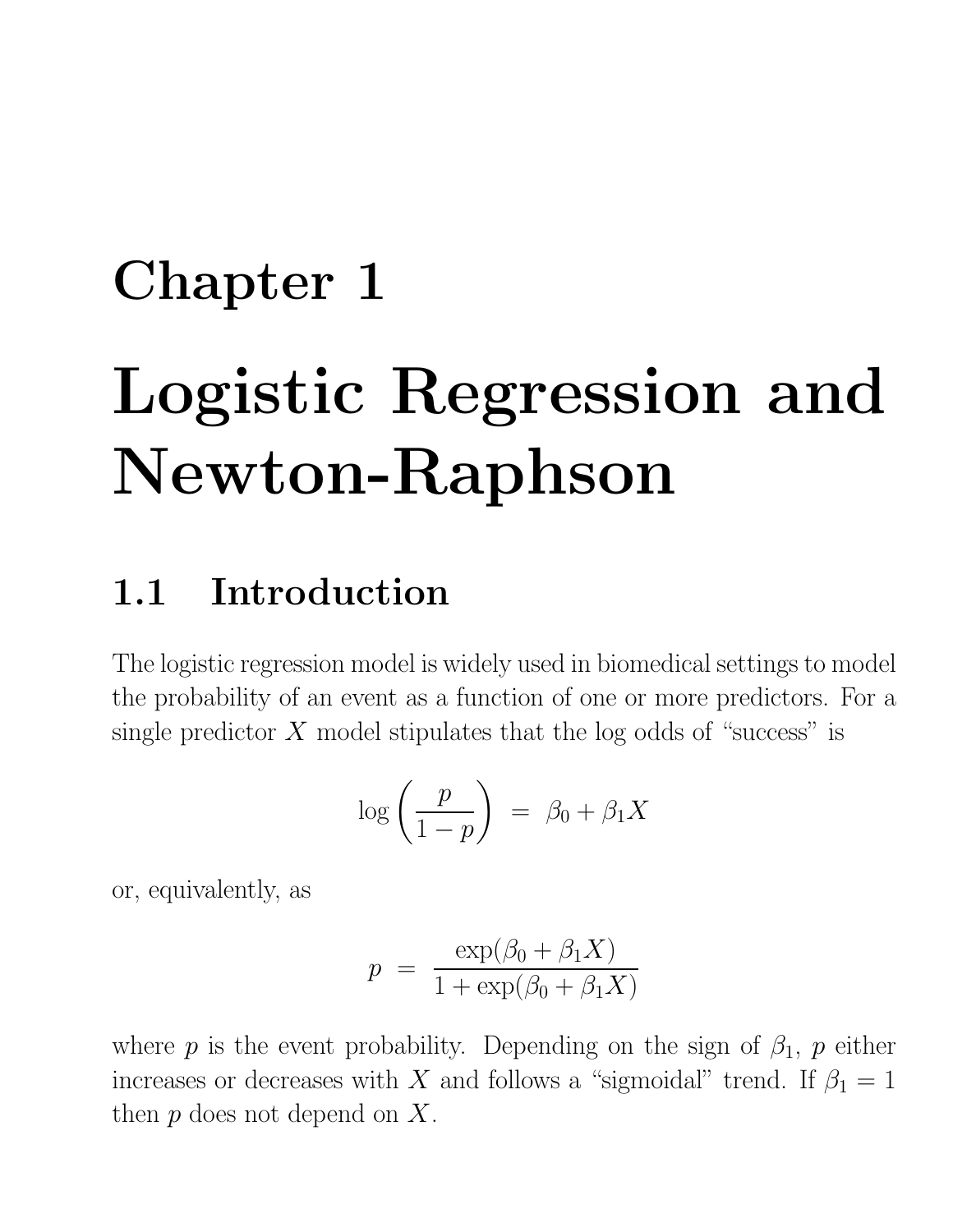

Note that the logit transformation is undefined when  $\hat{p} = 0$  or  $\hat{p} = 1$ . To overcome this problem, researchers use the **empirical logits**, defined by  $\log\{(\hat{p}+0.5/n)/(1-\hat{p}+0.5/n)\}\,$ , where *n* is the sample size or the number of observations on which  $\hat{p}$  is based.

Example: Mortality of confused flour beetles The aim of an experiment originally reported by Strand (1930) and quoted by Bliss (1935) was to assess the response of the confused flour beetle, Tribolium  $confusum$ , to gaseous carbon disulphide  $(CS_2)$ . In the experiment, prescribed volumes of liquid carbon disulphide were added to flasks in which a tubular cloth cage containing a batch of about thirty beetles was suspended. Duplicate batches of beetles were used for each concentration of  $CS<sub>2</sub>$ . At the end of a five-hour period, the proportion killed was recorded and the actual concentration of gaseous  $CS_2$  in the flask, measured in mg/l, was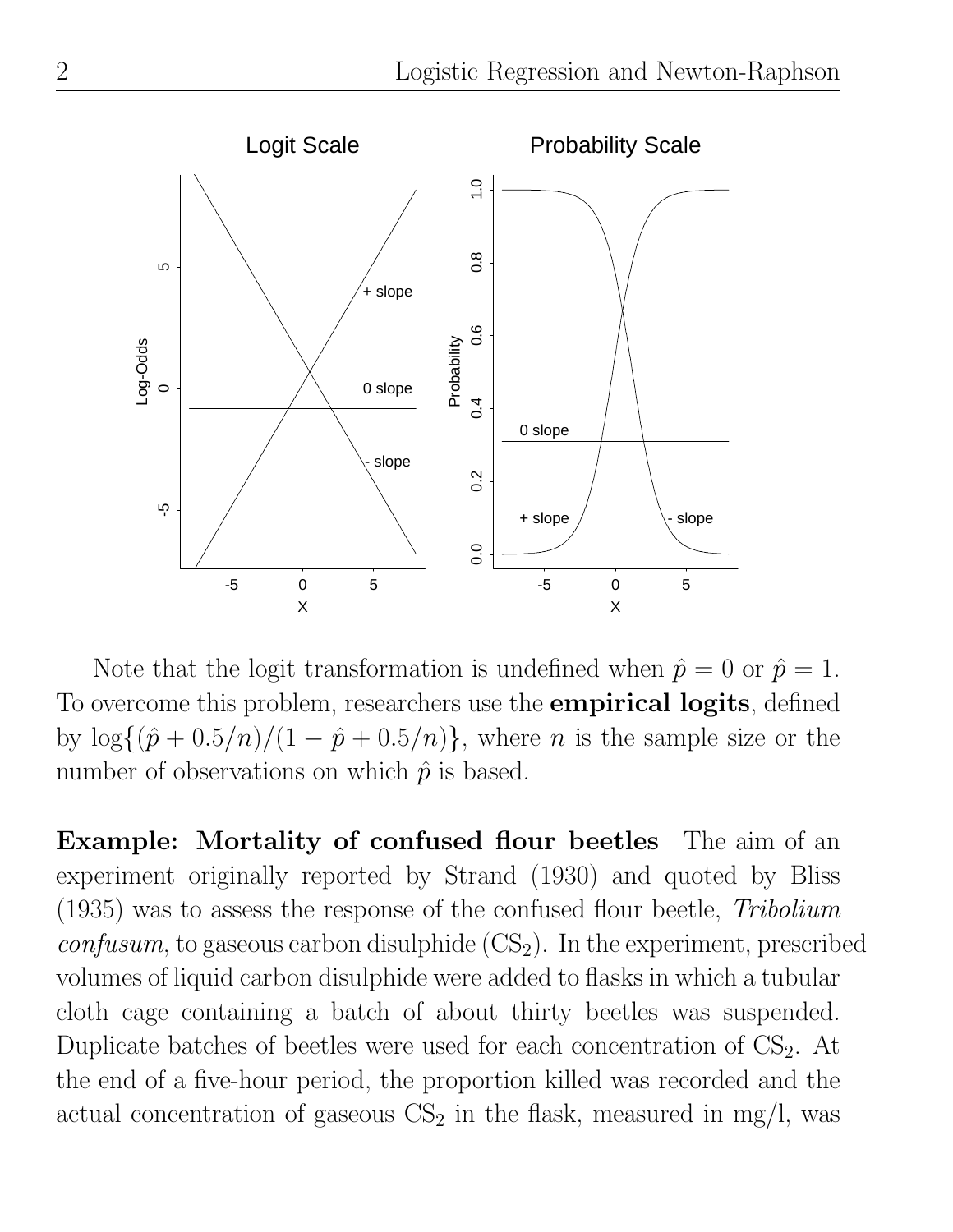determined by a volumetric analysis. The mortality data are given in the table below.

```
## Beetles data set
# conc = CS2 concentration
# y = number of beetles killed
# n = number of beetles exposed
# rep = Replicate number (1 or 2)
beetles <- read.table("http://statacumen.com/teach/SC1/SC1_11_beetles.dat", header = TRU
beetles$rep <- factor(beetles$rep)
```

|             | conc  | V  |    | n rep        |     | conc  | V  |    | n rep         |
|-------------|-------|----|----|--------------|-----|-------|----|----|---------------|
| 1           | 49.06 | 2  | 29 | $\mathbf{1}$ | 9   | 49.06 | 4  | 30 | -2            |
| $2^{\circ}$ | 52.99 | 7  | 30 | 1            | 10  | 52.99 | 6  | 30 | $\mathcal{D}$ |
| 3           | 56.91 | 9  | 28 | $\mathbf{1}$ | 11  | 56.91 | 9  | 34 | - 2           |
| 4           | 60.84 | 14 | 27 | -1           | 12  | 60.84 | 14 | 29 | $\mathcal{D}$ |
| 5.          | 64.76 | 23 | 30 | 1            | 13  | 64.76 | 29 | 33 | - 2           |
| 6           | 68.69 | 29 | 31 | 1            | 14  | 68.69 | 24 | 28 | $\mathcal{D}$ |
|             | 72.61 | 29 | 30 | 1            | 15. | 72.61 | 32 | 32 | $\mathcal{D}$ |
| 8           | 76.54 | 29 | 29 |              | 16  | 76.54 | 31 | 31 | $\mathcal{D}$ |

Plot the observed probability of mortality and the empirical logits with linear and quadratic LS fits (which are not the same as the logistic MLE fits).

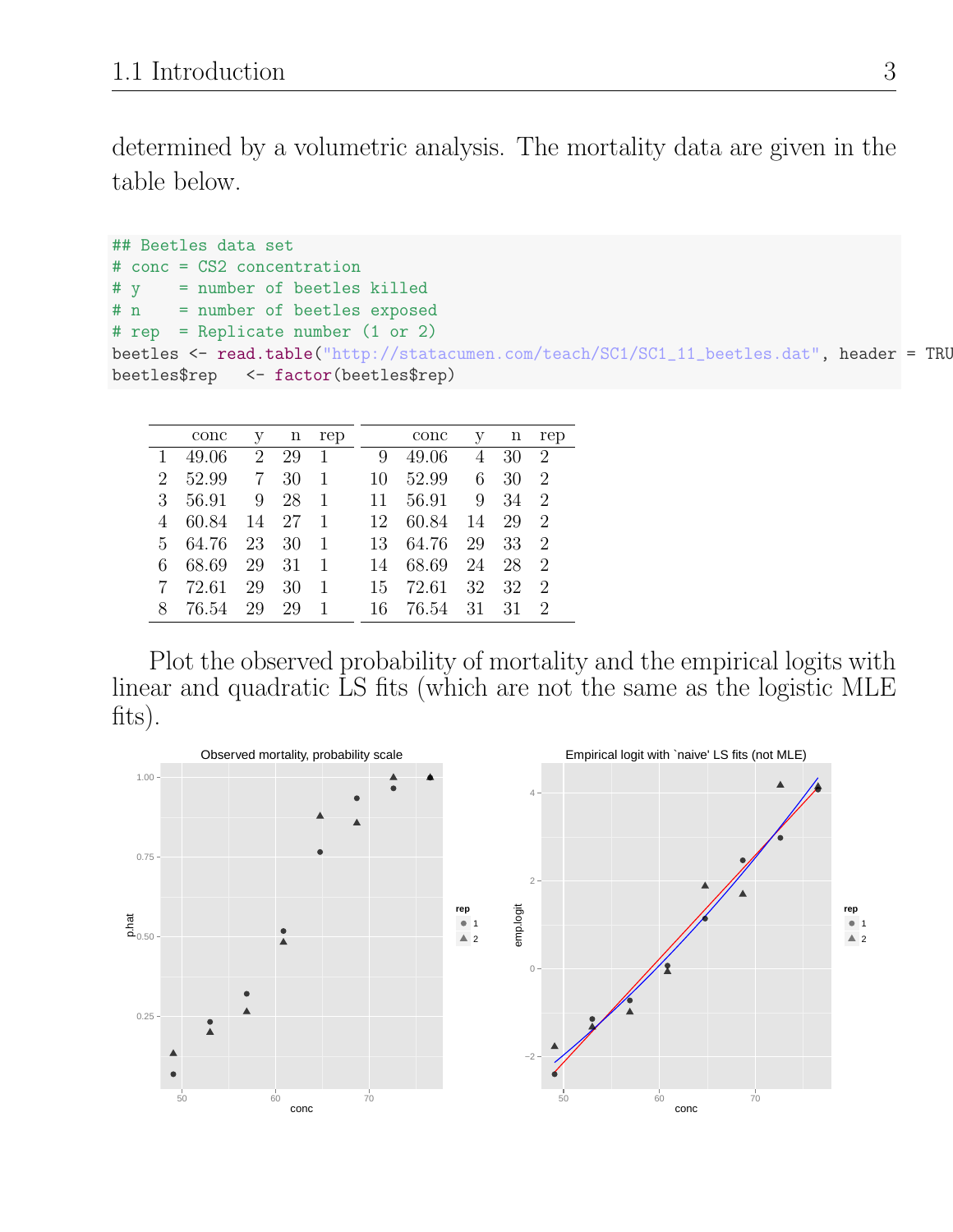In a number of articles that refer to these data, the responses from the first two concentrations are omitted because of apparent non-linearity. Bliss himself remarks that

. . . in comparison with the remaining observations, the two lowest concentrations gave an exceptionally high kill. Over the remaining concentrations, the plotted values seemed to form a moderately straight line, so that the data were handled as two separate sets, only the results at  $56.91$  mg of  $CS<sub>2</sub>$  per litre being included in both sets.

However, there does not appear to be any biological motivation for this and so here they are retained in the data set.

Combining the data from the two replicates and plotting the empirical logit of the observed proportions against concentration gives a relationship that is better fit by a quadratic than a linear relationship,

$$
\log\left(\frac{p}{1-p}\right) = \beta_0 + \beta_1 X + \beta_2 X^2.
$$

The right plot below shows the linear and quadratic model fits to the observed values with point-wise 95% confidence bands on the logit scale, and on the left is the same on the proportion scale.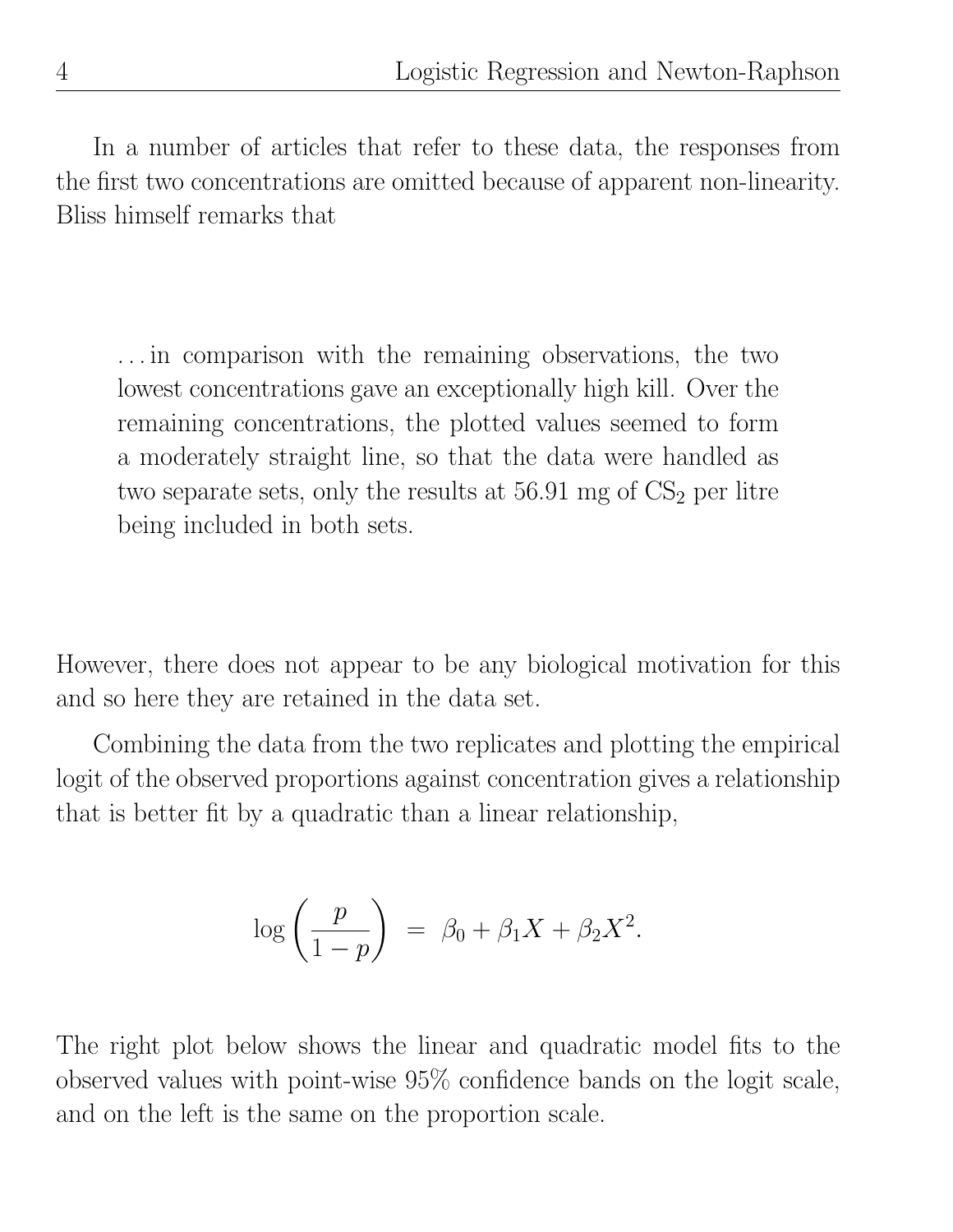

We will focus on how to estimate parameters of a logistic regression model using maximum likelihood (MLEs).

## 1.2 The Model

Suppose  $Y_i \stackrel{\text{ind}}{\sim}$  Binomial $(m_i, p_i)$  random variables,  $i = 1, 2, \ldots, n$ . For example,  $Y_i$  is the number of beetle deaths from a total of  $m_i$  beetles at concentration  $X_i$  over the  $i = 1, 2, ..., n$  concentrations. Note that  $m_i$ can equal 1 (and often does in observational studies). Recall that the probability mass function for a Binomial is

$$
Pr[Y_i = y_i | p_i] = {m_i \choose y_i} p_i^{y_i} (1-p_i)^{m_i-y_i}, \quad y_i = 0, 1, 2, ..., m_i.
$$

So the joint distribution of  $Y_1, Y_2, \ldots, Y_n$  is

$$
\Pr[Y_1 = y_1, \ldots, Y_n = y_n | p_1, \ldots, p_n] = \prod_{i=1}^n \binom{m_i}{y_i} p_i^{y_i} (1-p_i)^{m_i-y_i}.
$$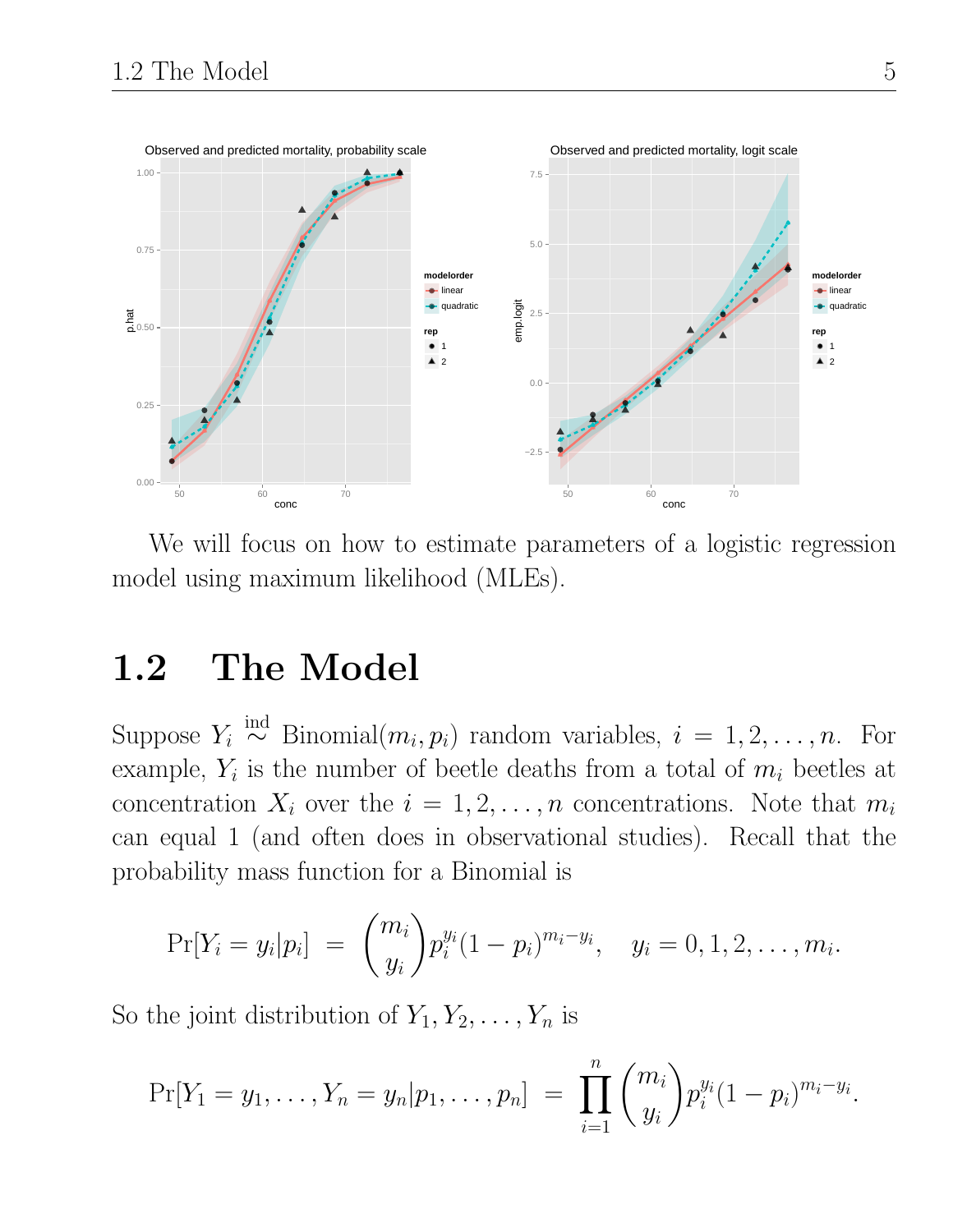The log-likelihood, ignoring the constant, is

$$
\ell = \log \{ \Pr[Y_1 = y_1, \dots, Y_n = y_n | p_1, \dots, p_n] \}
$$
  
\n
$$
\propto \log \left\{ \prod_{i=1}^n p_i^{y_i} (1 - p_i)^{m_i - y_i} \right\}
$$
  
\n
$$
= \sum_{i=1}^n \left\{ y_i \log(p_i) + (m_i - y_i) \log(1 - p_i) \right\}
$$
  
\n
$$
= \sum_{i=1}^n \left\{ m_i \log(1 - p_i) + y_i \log \left( \frac{p_i}{1 - p_i} \right) \right\}.
$$
 (1.1)

The logistic regression model assumes that  $p_i$  depends on r covariates  $x_{i1}, x_{i2}, \ldots, x_{ir}$  through

$$
\log\left(\frac{p_i}{1-p_i}\right) = \beta_0 + \beta_1 x_{i1} + \dots + \beta_r x_{ir}
$$

$$
= \begin{bmatrix} 1 & x_{i1} & x_{i2} & \cdots & x_{ir} \end{bmatrix} \begin{bmatrix} \beta_0 \\ \beta_1 \\ \beta_2 \\ \vdots \\ \beta_r \end{bmatrix}
$$

$$
= x_i^{\top} \beta.
$$

The covariates or predictors are fixed, while  $\beta$  is an unknown parameter vector. Regardless,  $p_i$  is a function of both  $x_i$  and  $\beta$ ,

 $p_i \equiv p_i(\mathfrak{X}_i, \beta)$  or  $p_i(\beta)$  (suppressing  $\mathfrak{X}_i$ , since it is known).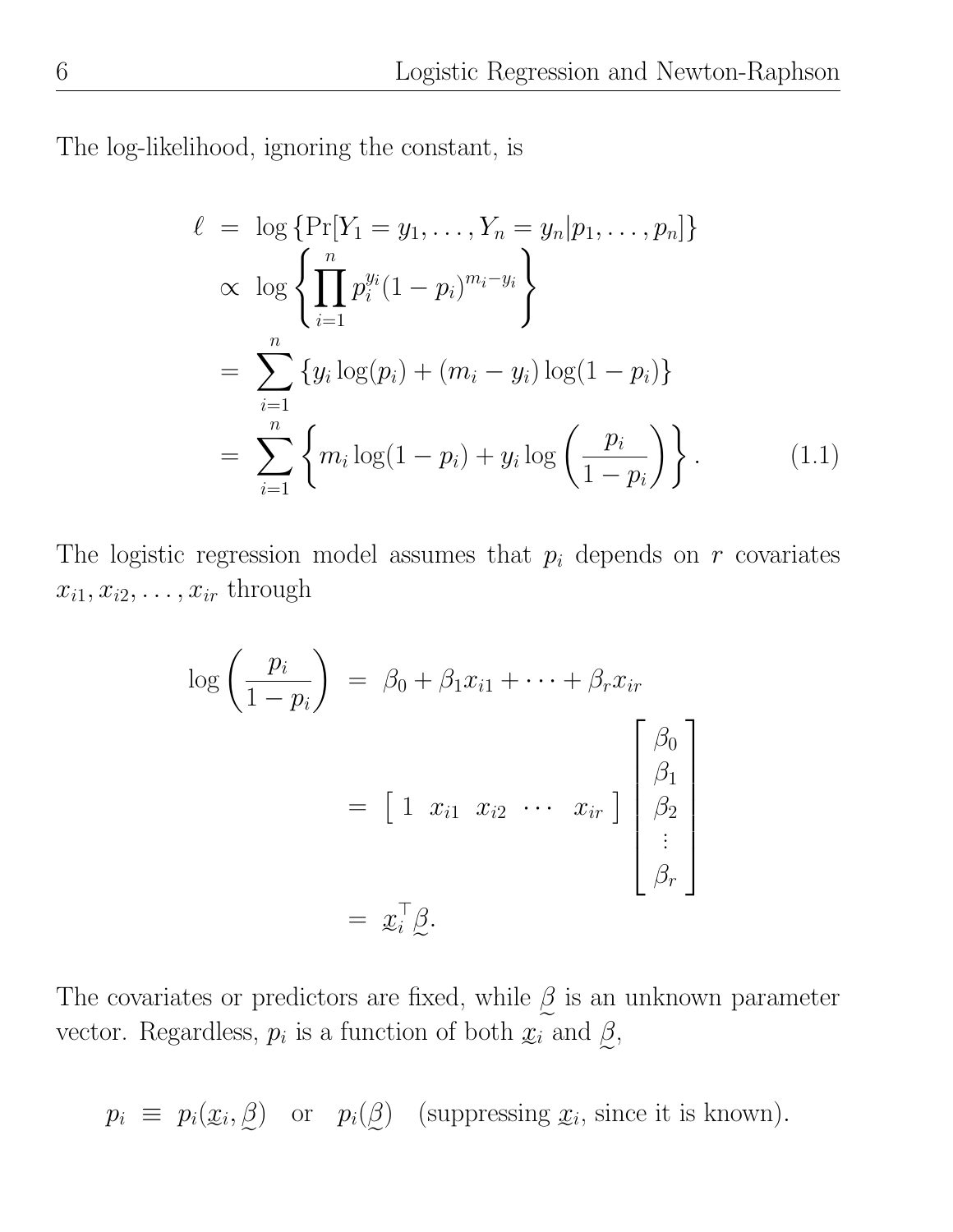Note that the model implies

$$
p_i = \frac{\exp(\underline{x}_i^{\top} \underline{\beta})}{1 + \exp(\underline{x}_i^{\top} \underline{\beta})}
$$
 and  

$$
1 - p_i = \frac{1}{1 + \exp(\underline{x}_i^{\top} \underline{\beta})}.
$$

e e To obtain the MLEs we first write the log-likelihood in (1.1) as a function of  $\beta$ ,

$$
\ell(\underline{\beta}) = \sum_{i=1}^{n} \left\{ m_i \log \left( \frac{1}{1 + \exp(\underline{x}_i^{\top} \underline{\beta})} \right) + y_i \log \left( \frac{\frac{\exp(\underline{x}_i^{\top} \underline{\beta})}{1 + \exp(\underline{x}_i^{\top} \underline{\beta})}}{\frac{1}{1 + \exp(\underline{x}_i^{\top} \underline{\beta})}} \right) \right\}
$$

$$
= \sum_{i=1}^{n} \left\{ m_i \log \left( \frac{1}{1 + \exp(\underline{x}_i^{\top} \underline{\beta})} \right) + y_i(\underline{x}_i^{\top} \underline{\beta}) \right\}
$$

$$
= \sum_{i=1}^{n} \left\{ y_i(\underline{x}_i^{\top} \underline{\beta}) - m_i \log(1 + \exp(\underline{x}_i^{\top} \underline{\beta})) \right\}.
$$
(1.2)

To maximize  $\ell(\beta)$ , we compute the score function

$$
\dot{\ell}(\underline{\beta}) = \begin{bmatrix} \frac{\partial \ell(\underline{\beta})}{\partial \beta_0} \\ \frac{\partial \ell(\underline{\beta})}{\partial \beta_1} \\ \vdots \\ \frac{\partial \ell(\underline{\beta})}{\partial \beta_r} \end{bmatrix}
$$

and solve the likelihood equations

$$
\dot{\ell}(\underline{\beta}) = \underline{0}_{r+1}.
$$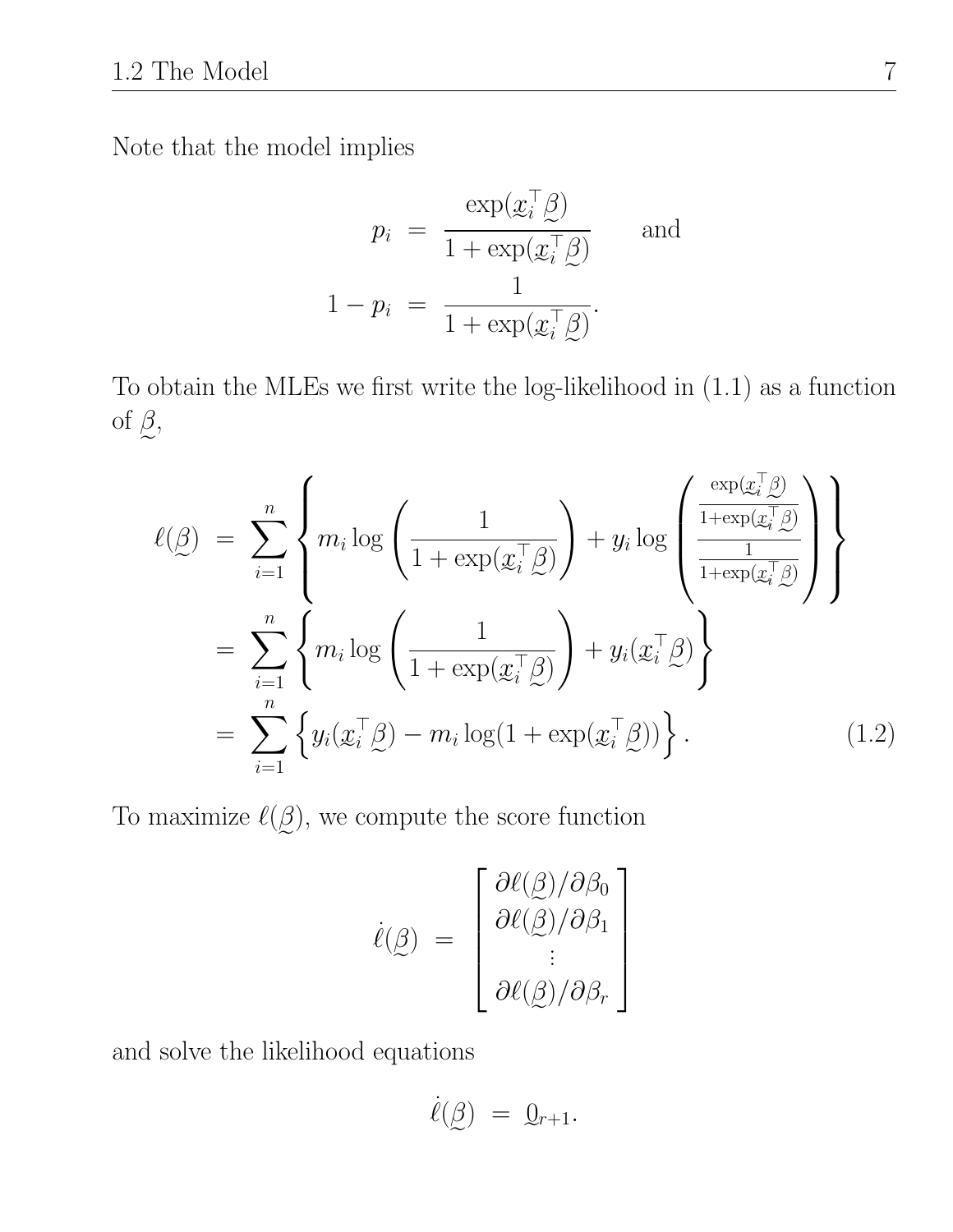Note that  $\dot{\ell}(\beta)$  is an  $(r + 1)$ -by-1 vector, so we are solving a system of  $r + 1$  non-linear equations.

Let us now compute  $\partial \ell(\beta)/\partial \beta_j$  where  $\beta_j$  is a generic element of  $\beta$ . It is important to realize that  $\ell(\underline{\beta})$  depends on the elements of  $\underline{\beta}$  only through the values of  $x_i$ , which is linear. Thus each of the partial derivatives in  $\ell(\mathcal{G})$  will have the same form!

Now

$$
\frac{\partial \ell(\beta)}{\partial \beta_j} = \sum_{i=1}^n \left\{ y_i \frac{\partial}{\partial \beta_j} (\underline{x}_i^\top \underline{\beta}) - m_i \frac{\partial}{\partial \beta_j} \log(1 + \exp(\underline{x}_i^\top \underline{\beta})) \right\} \tag{1.3}
$$

where

$$
\frac{\partial}{\partial \beta_j} (x_i^\top \beta) = \frac{\partial}{\partial \beta_j} \{ \beta_0 + \beta_1 x_{i1} + \dots + \beta_r x_{ir} \}
$$
  
=  $x_{ij}$  (where  $x_{i0} \equiv 1$ ) (1.4)

and

$$
\frac{\partial}{\partial \beta_j} \log(1 + \exp(\underline{x}_i^\top \underline{\beta})) = \frac{\frac{\partial}{\partial \beta_j} \exp(\underline{x}_i^\top \underline{\beta})}{1 + \exp(\underline{x}_i^\top \underline{\beta})}
$$

$$
= \frac{\exp(\underline{x}_i^\top \underline{\beta})}{1 + \exp(\underline{x}_i^\top \underline{\beta})} \frac{\partial}{\partial \beta_j} (\underline{x}_i^\top \underline{\beta})
$$

$$
= p_i(\underline{x}_i, \underline{\beta}) x_{ij}, \tag{1.5}
$$

and so

$$
\frac{\partial \ell(\beta)}{\partial \beta_j} = \sum_{i=1}^n \left\{ y_i x_{ij} - m_i p_i(\underline{x}_i, \beta) x_{ij} \right\}
$$

$$
= \sum_{i=1}^n \left\{ x_{ij} (y_i - m_i p_i(\underline{x}_i, \beta)) \right\}, \quad j = 0, 1, \dots, r. \quad (1.6)
$$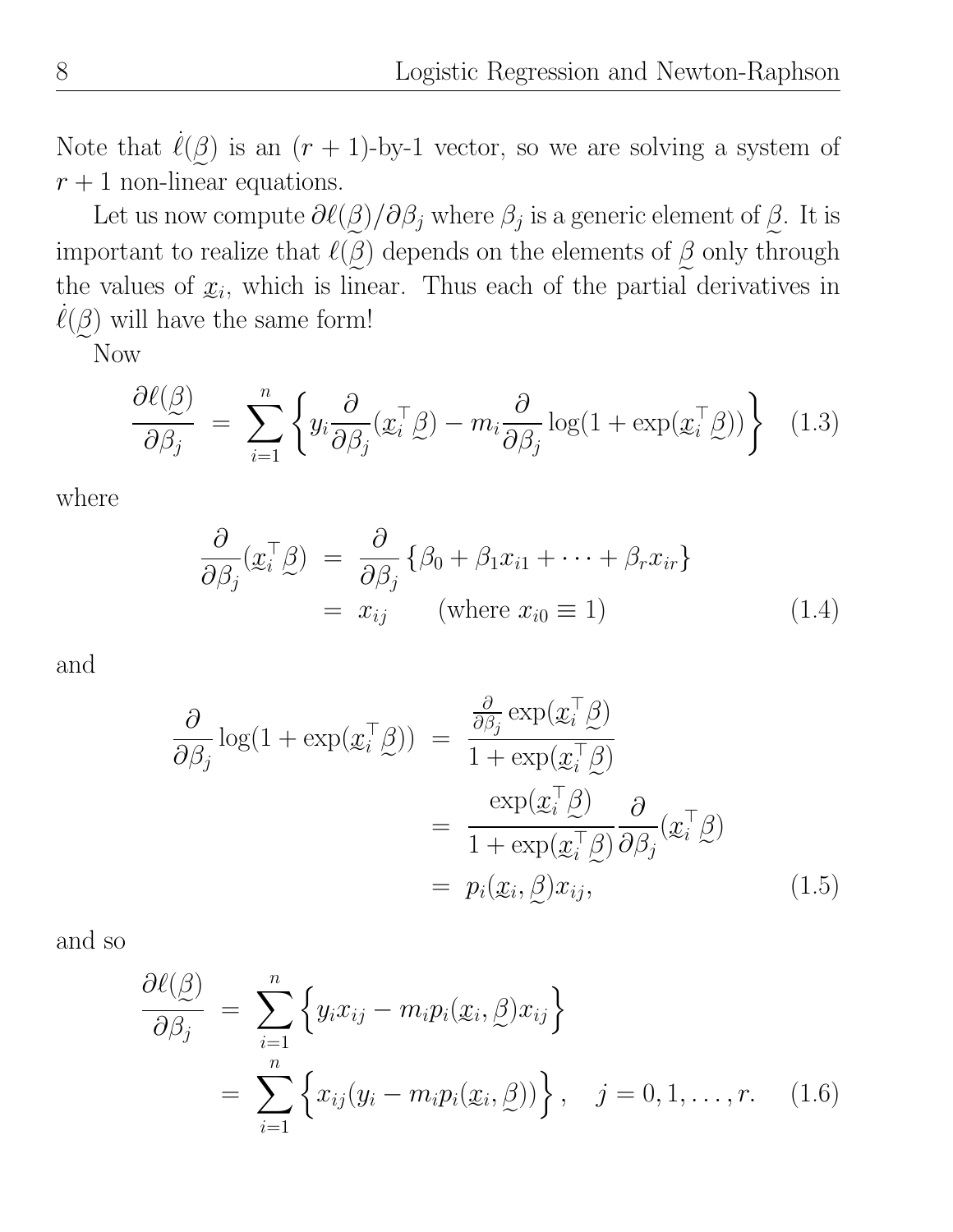For NR, we also need the second partial derivatives

$$
\frac{\partial^2 \ell}{\partial \beta_j \partial \beta_k} = \frac{\partial}{\partial \beta_k} \frac{\partial \ell(\beta)}{\partial \beta_j} \n= \sum_{i=1}^n \left\{ x_{ij} \left( y_i - m_i \frac{\partial p_i(\underline{x}_i, \beta)}{\partial \beta_k} \right) \right\}.
$$

It is straightforward to show

$$
\frac{\partial p_i(\underline{x}_i, \underline{\beta})}{\partial \beta_k} = \underline{x}_{ik} p_i(\underline{x}_i, \underline{\beta})(1 - p_i(\underline{x}_i, \underline{\beta})).
$$

So

$$
\frac{\partial^2 \ell}{\partial \beta_j \partial \beta_k} = - \sum_{i=1}^n \left\{ x_{ij} x_{ik} m_i p_i(\underline{x}_i, \underline{\beta})(1 - p_i(\underline{x}_i, \underline{\beta})) \right\}.
$$

Recall that  $Var(Y_i) = m_i p_i(\underline{x}_i, \underline{\beta})(1 - p_i(\underline{x}_i, \underline{\beta}))$ , from the variance of the binomial distribution. Let  $Var(Y_i) = v_i(\mathcal{Q}) = v_i(\mathcal{x}_i, \mathcal{Q})$ .

For programming, it is convenient to use vector/matrix notation. Let

$$
Y = \begin{bmatrix} Y_1 \\ \vdots \\ Y_n \end{bmatrix} \qquad p = \begin{bmatrix} p_1 \\ \vdots \\ p_n \end{bmatrix} \qquad m = \begin{bmatrix} m_1 \\ \vdots \\ m_n \end{bmatrix}
$$

$$
\mathbf{X} = \begin{bmatrix} x_1^{\top} \\ \vdots \\ x_n^{\top} \end{bmatrix} \qquad \log \left( \frac{p}{1-p} \right) = \begin{bmatrix} \log \left( \frac{p_1}{1-p_1} \right) \\ \vdots \\ \log \left( \frac{p_n}{1-p_n} \right) \end{bmatrix}
$$

operate elementwise.

The model can be written

$$
\log\left(\frac{p}{1-p}\right) = \mathbf{X}_{\mathcal{L}}^{\beta},
$$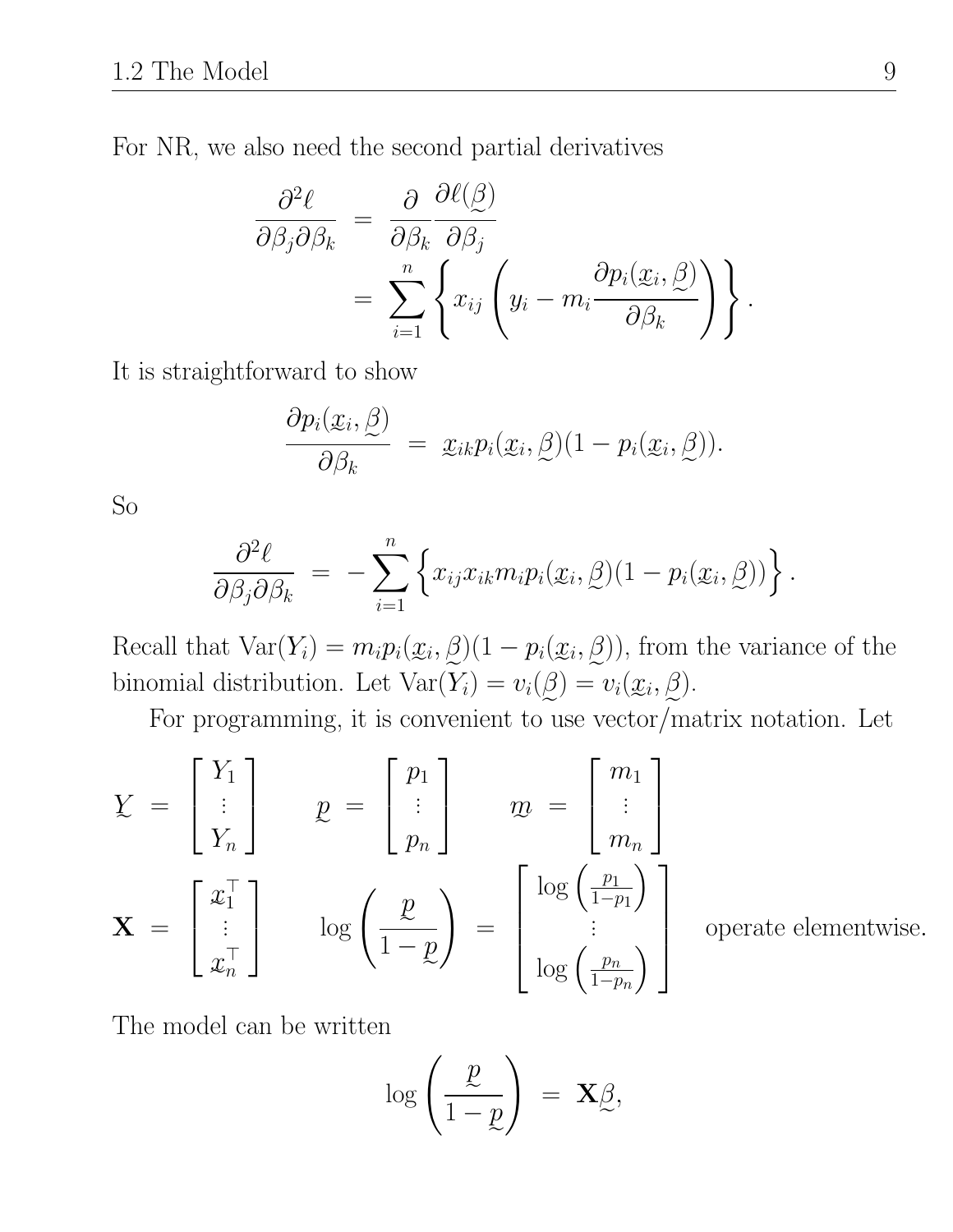or, for the  $i\mathrm{th}$  element,

$$
\log\left(\frac{p_i}{1-p_i}\right) \;=\; x_i^\top \underline{\beta}.
$$

Also, define vectors

$$
\exp(\mathbf{X}\hat{\beta}) = \begin{bmatrix} \exp(\mathbf{x}_1^{\top}\hat{\beta}) \\ \vdots \\ \exp(\mathbf{x}_n^{\top}\hat{\beta}) \end{bmatrix} \text{ implies } \underline{p} = \frac{\exp(\mathbf{X}\hat{\beta})}{1 + \exp(\mathbf{X}\hat{\beta})}
$$

$$
\log(\underline{1} + \exp(\mathbf{X}\hat{\beta})) = \begin{bmatrix} \log(1 + \exp(\mathbf{x}_1^{\top}\hat{\beta})) \\ \vdots \\ \log(1 + \exp(\mathbf{x}_n^{\top}\hat{\beta})) \end{bmatrix},
$$

e<br>Letters and the where operations are performed elementwise.

Then

$$
\ell(\beta) = \sum_{i=1}^{n} \{y_i \log(p_i) + (m_i - y_i) \log(1 - p_i)\}
$$
  
\n
$$
= \underline{y}^{\top} \log(\underline{p}) + (\underline{m} - \underline{y})^{\top} \log(1 - \underline{p})
$$
  
\n
$$
= \sum_{i=1}^{n} \{y_i \underline{x}_i^{\top} \underline{\beta} - m_i \log(1 + \exp(\underline{x}_i^{\top} \underline{\beta}))\}
$$
  
\n
$$
= \underline{y}^{\top} \mathbf{X} \underline{\beta} - \underline{m}^{\top} \log(1 + \exp(\mathbf{X} \underline{\beta}))
$$
(1.7)

and

$$
\dot{\ell}(\underline{\beta}) = \begin{bmatrix} \frac{\partial \ell(\underline{\beta})}{\partial \beta_0} \\ \frac{\partial \ell(\underline{\beta})}{\partial \beta_1} \\ \vdots \\ \frac{\partial \ell(\underline{\beta})}{\partial \beta_r} \end{bmatrix} = \mathbf{X}^{\top}(\underline{y} - \underline{m} \circ \underline{p}(\underline{\beta})),
$$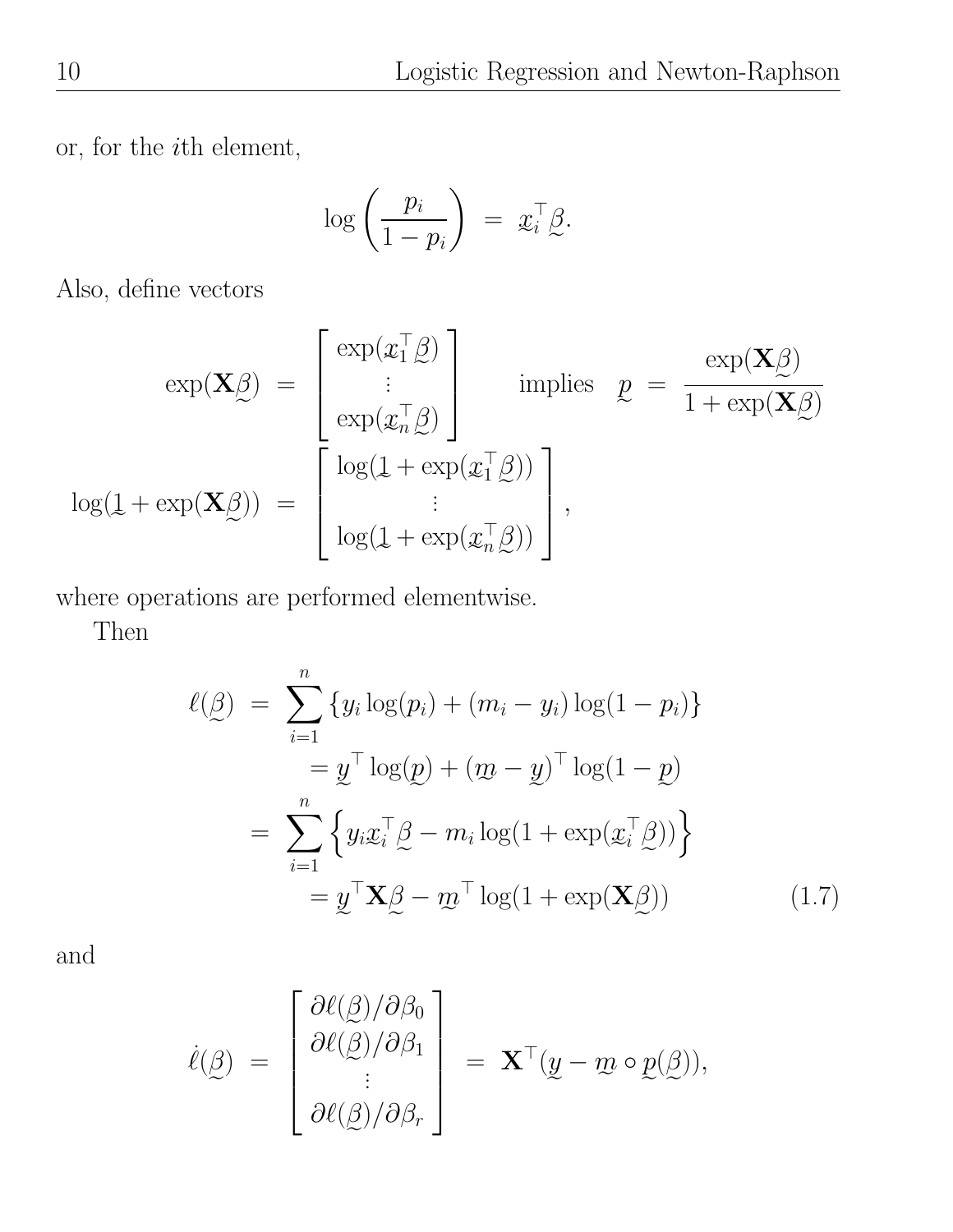where  $\circ$  denotes the Hadamard or elementwise product, so that

$$
m \circ p(\underline{\beta}) = \begin{bmatrix} m_1 p_1(\underline{\beta}) \\ \vdots \\ m_n p_n(\underline{\beta}) \end{bmatrix}.
$$

If we think of

$$
E[\underline{Y}] = \begin{bmatrix} E[Y_1] \\ \vdots \\ E[Y_n] \end{bmatrix} = \begin{bmatrix} m_1 p_1(\underline{\beta}) \\ \vdots \\ m_n p_n(\underline{\beta}) \end{bmatrix} = \begin{bmatrix} \mu_1(\underline{\beta}) \\ \vdots \\ \mu_n(\underline{\beta}) \end{bmatrix} \equiv \underline{\mu}(\underline{\beta}).
$$

then the likelihood equations have the form

$$
\dot{\ell}(\underline{\beta}) = \mathbf{X}^{\top}(\underline{y} - \underline{m} \circ \underline{p}(\underline{\beta})) = \mathbf{X}^{\top}(\underline{y} - \underline{\mu}(\underline{\beta})) = \underline{0}.
$$

ame form as the "Normal equations" for computing I This is the same form as the "Normal equations" for computing LS estimates normal-theory regression. Also, with

$$
\ddot{\ell}(\underline{\beta}) = \left[\frac{\partial^2 \ell}{\partial \beta_j \partial \beta_k}\right] = -\sum_{i=1}^n \left\{x_{ij}x_{ik}v_i(\underline{\beta})\right\},\,
$$

if we define the diagonal matrix

$$
\mathbf{v}(\underline{\beta}) = \text{diag}(v_1(\underline{\beta}), v_2(\underline{\beta}), \dots, v_n(\underline{\beta})) = \begin{bmatrix} v_1(\underline{\beta}) & 0 \\ v_2(\underline{\beta}) & \cdots \\ 0 & v_n(\underline{\beta}) \end{bmatrix},
$$

then it is easy to see that

$$
\ddot{\ell}(\underline{\beta}) = -\mathbf{X}^{\top}\mathbf{v}(\underline{\beta})\mathbf{X},
$$

that is, the jth row and kth column element of  $\mathbf{X}^{\top}\mathbf{v}(\mathbf{X})\mathbf{X}$  is  $\sum_{i=1}^{n} x_{ij}x_{ik}v_i(\mathbf{X})$ .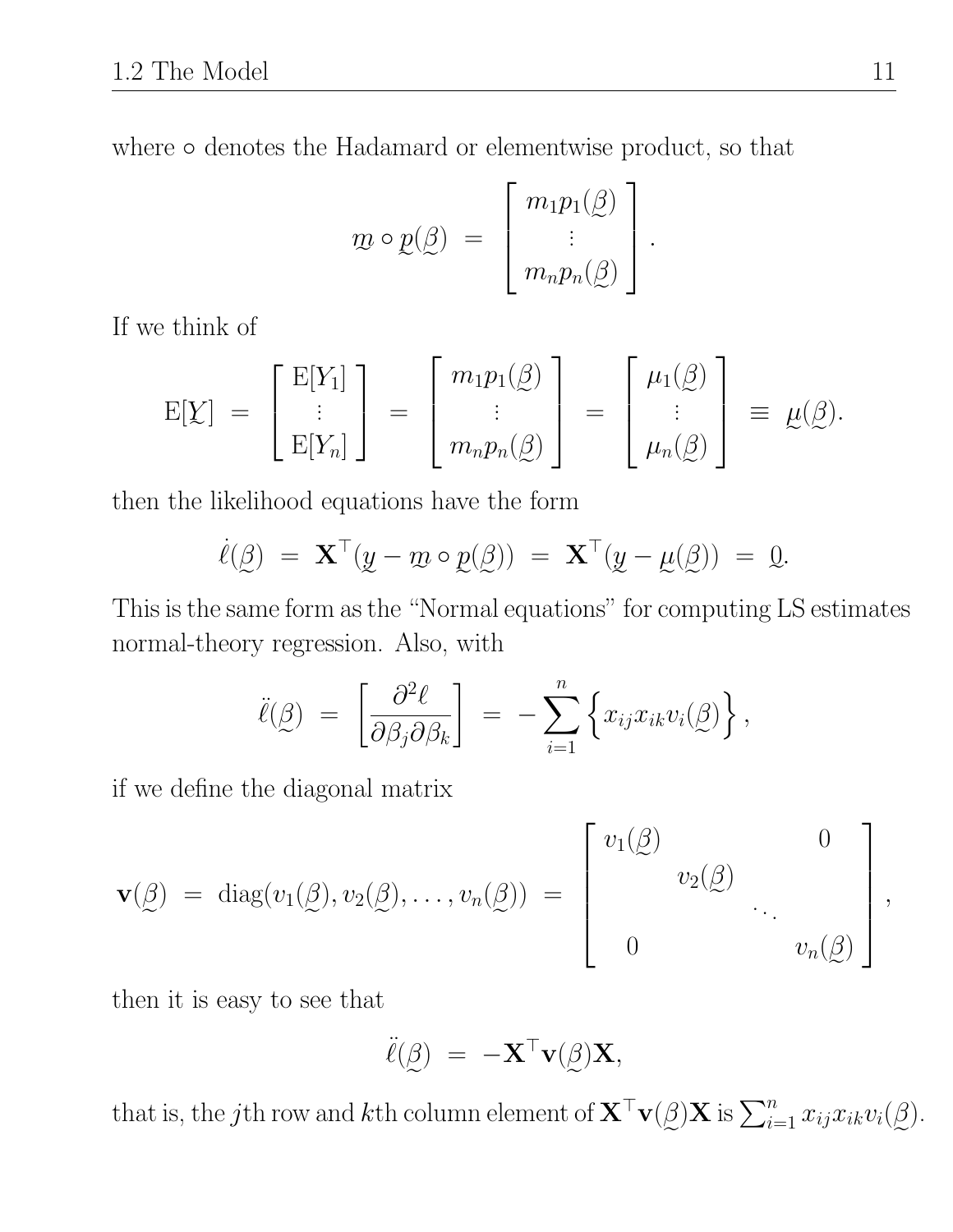It is important to recognize that for the logistic regression model

$$
\mathbf{I}(\mathbf{\beta}) = \mathbf{E}[-\ddot{\ell}(\mathbf{\beta})] = \mathbf{X}^{\top}\mathbf{v}(\mathbf{\beta})\mathbf{X} = -\ddot{\ell}(\mathbf{\beta}),
$$

that is, NR and Scoring methods are equivalent. In particular, the NR methods iterates via

$$
\hat{\beta}_{i+1} = \hat{\beta}_{i} - [\ddot{\ell}(\hat{\beta}_{i})]^{-1} \dot{\ell}(\hat{\beta}_{i}) \n= \hat{\beta}_{i} + (\mathbf{X}^{\top} \mathbf{v}(\hat{\beta}) \mathbf{X})^{-1} \mathbf{X}^{\top} (\underline{y} - \underline{\mu}(\hat{\beta})), \quad i = 0, 1, ...,
$$

until convergence (hopefully) to the MLE  $\hat{\beta}$ .

I will note that the observed information matrix  $\ddot{\ell}(\mathcal{G})$  is independent of  $Y$  for logistic regression with the logit link, but not for other binomial e response models, such as probit regression. Thus, for other models there is a difference between NR and Fisher Scoring. Many packages, including SAS, use Fisher Scoring as default.

For logistic regression, large sample theory indicates that the MLE  $\beta$ has an approximate multivariate normal distribution

$$
\hat{\mathcal{Q}} \ \dot{\sim} \ \text{Normal}_{r+1}(\mathcal{Q}, \mathbf{I}^{-1}(\hat{\mathcal{Q}}))
$$

where

$$
\mathbf{I}^{-1}(\hat{\mathbf{G}}) \ \sim \ (\mathbf{X}^{\top}\mathbf{v}(\hat{\mathbf{G}})\mathbf{X})^{-1}.
$$

This result can be used to get estimated standard deviations for each regression coefficient and p-values for testing significance of effects. In particular, if

$$
\sigma_j(\hat{\beta}) = \sqrt{i \text{th diagonal element of } \mathbf{I}^{-1}(\hat{\beta})}
$$

then

$$
\hat{\beta}_j \sim \text{Normal}(\beta_j, \sigma_j^2(\hat{\beta})).
$$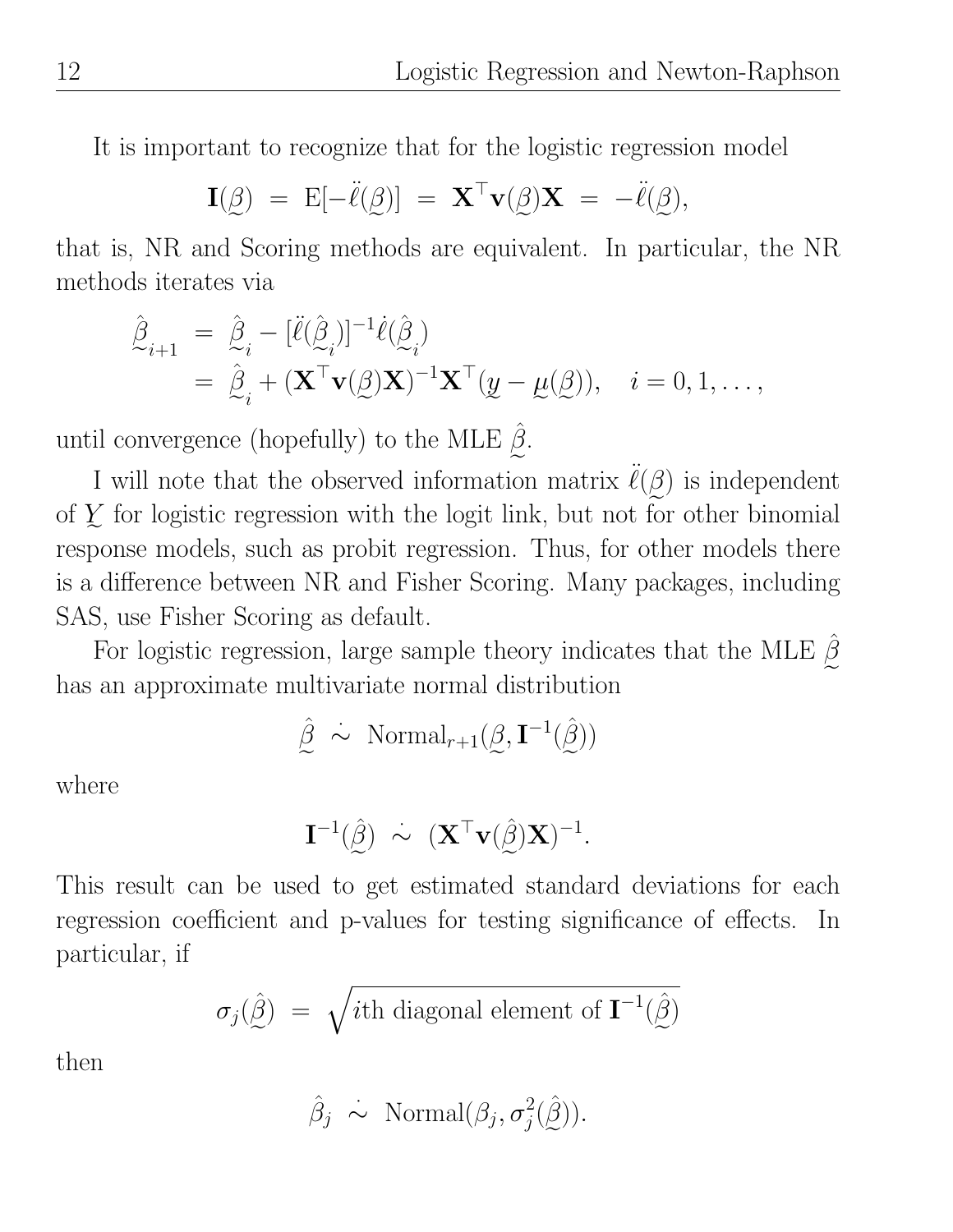A p-value for testing  $H_0: \hat{\beta}_j = 0$  can be based on

$$
\frac{\hat{\beta}_j - 0}{\sigma_j(\hat{\beta})} \; \sim \; \text{Normal}(0, 1).
$$

#### General remarks

- 1. There is an extensive literature on conditions for existence and uniqueness of MLEs for logistic regression.
- 2. MLEs may not exist. One case is when you have "separation" of covariates (e.g., all successes to left and all failures to right for some value of  $x$ ).
- 3. Convergence is sensitive to starting values.

For the model

$$
\log\left(\frac{p_i}{1-p_i}\right) = \beta_0 + \beta_1 x_{i1} + \dots + \beta_r x_{ir}
$$

the following starting values often work well, especially if regression effects are not too strong:

$$
\beta_{0 \text{ start}} = \log \left( \frac{\tilde{p}}{1 - \tilde{p}} \right)
$$
  
= 
$$
\log \left( \frac{\sum_{i=1}^{n} \frac{y_i}{m_i}}{1 - \sum_{i=1}^{n} \frac{y_i}{m_i}} \right)
$$
  
= 
$$
\log \left( \frac{\sum_{i=1}^{n} y_i}{\sum_{i=1}^{n} (m_i - y_i)} \right),
$$

and  $\beta_1$  start  $= \cdots = \beta_r$  start  $= 0$ , where  $\tilde{p} = \sum_{i=1}^n$  $y_i$  $\frac{y_i}{m_i}$  is the overall proportion. This is the MLE for  $\beta_0$  if  $\hat{\beta}_1 = \cdots = \hat{\beta}_r = 0$ .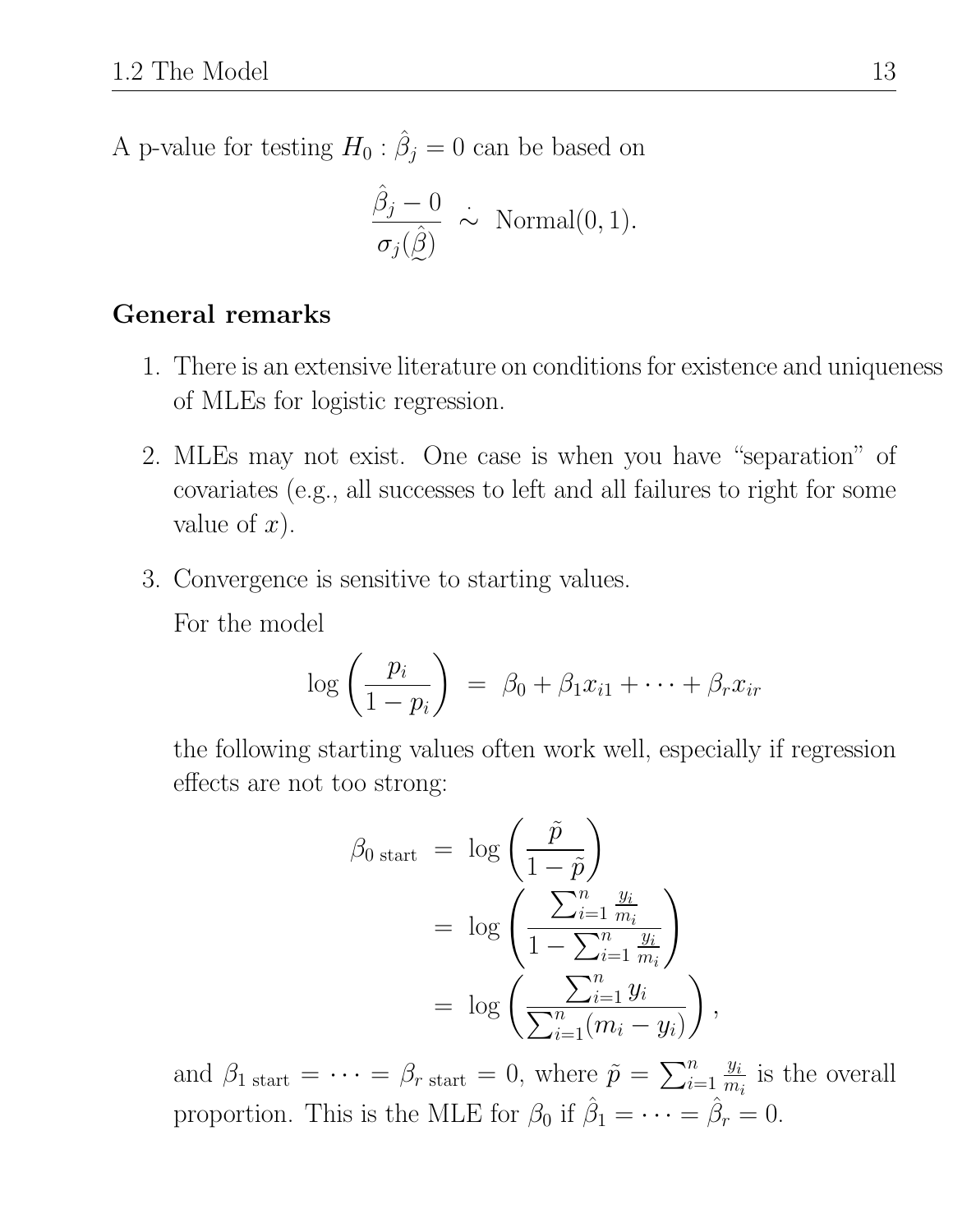4. If you have two observations  $Y_1 \stackrel{\text{ind}}{\sim}$  Binomial $(m_1, p)$  and  $Y_2 \stackrel{\text{ind}}{\sim}$ Binomial $(m_2, p)$  with the same success probability p, then the loglikelihood (excluding constants) is the same regardless of whether you treat  $Y_1$  and  $Y_2$  as separate binomial observations or you combine them as  $Y_1 + Y_2 \overset{\text{ind}}{\sim} \text{Binomial}(m_1 + m_2, p)$ . More generally, Bernoulli observations with the same covariate vector can be combined into a single binomial response (provided observations are independent) when defining the log-likelihood.

## 1.3 Implementation

Function f.lr.p() computes the probability vector under a logistic regression model

$$
p_i = \frac{\exp(\underline{x}_i^\top \underline{\beta})}{1 + \exp(\underline{x}_i^\top \underline{\beta})}
$$

from the design matrix **X** and regression vector  $\beta$ . The function assumes that **X** and  $\beta$  are of the correct dimensions.

```
f.lr.p \leftarrow function(X, beta) {
  # compute vector p of probabilities for logistic regression with logit link
  X \leftarrow \text{as matrix}(X)beta <- as.vector(beta)
  p \leftarrow \exp(X \ \text{%}) \ beta) / (1 + \exp(X \ \text{%}) \ beta))
  return(p)
}
```
Function f.lr.l() computes the binomial log-likelihood function

$$
\ell \propto \sum_{i=1}^{n} \{y_i \log(p_i) + (m_i - y_i) \log(1 - p_i) \}
$$
 (1.8)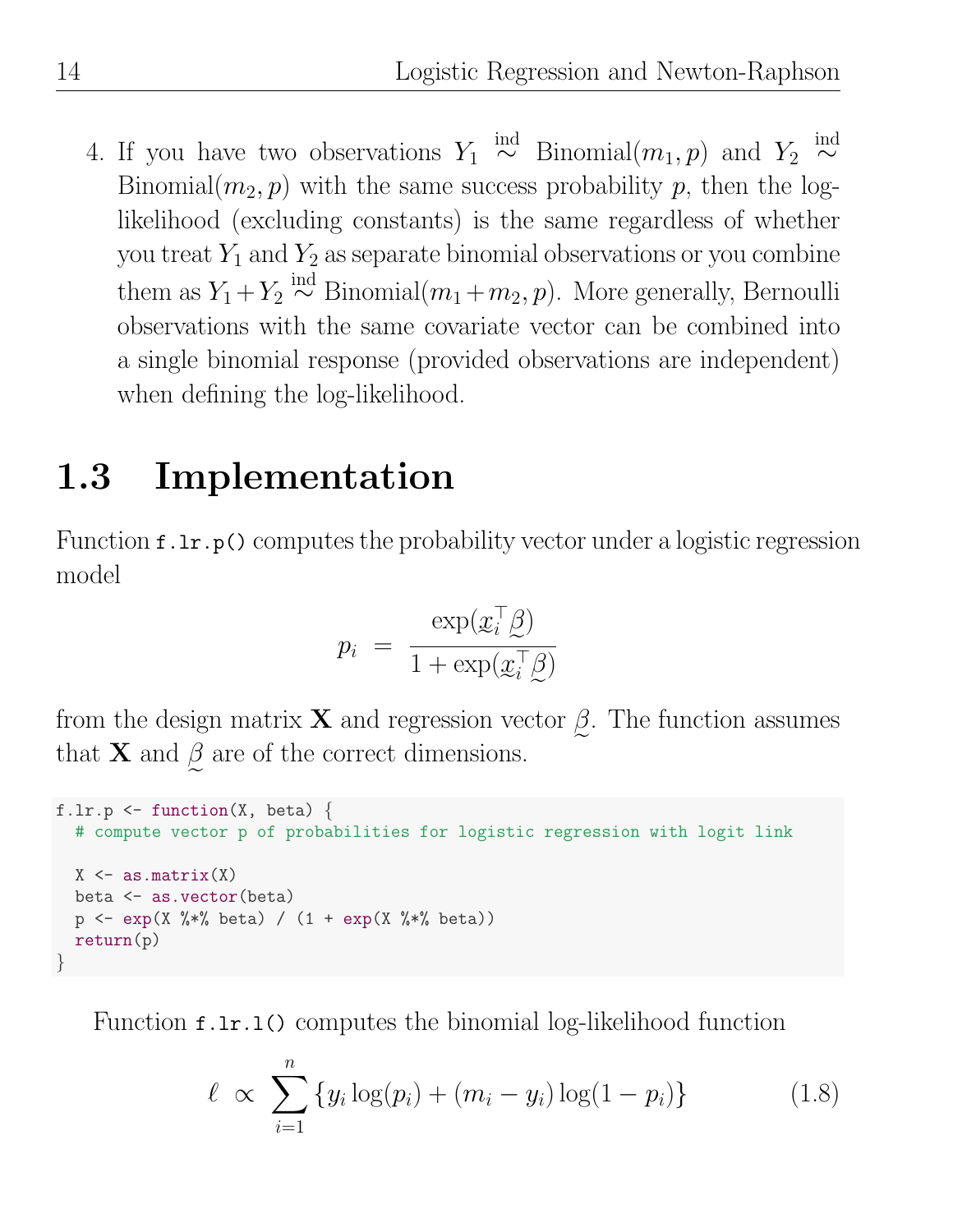from three input vectors: the counts y, the sample sizes  $m$ , and the probabilities  $p$ . The function is arbitrary, working for all Binomial models.

```
f.lr.l \leq function(y, m, p) {
 # binomial log likelihood function
 # input: vectors: y = counts; m = sample sizes; p = probabilities
 # output: log-likelihood l, a scalar
 1 \le - t(y) %*% log(p) + t(m - y) %*% log(1 - p)
 return(l)
}
```
The Fisher's scoring routine for logistic regression f.lr.FS() finds the MLE  $\hat{\beta}$  (without line-search), following from the derivation above.

Convergence is based on the number of iterations,  $\text{maxit} = 50$ , Euclidean distance between successive iterations of  $\hat{\beta}$ , eps1, and distance between successive iterations of the log-likelihood, eps2. The absolute difference in log-likelihoods between successive steps is new for us, but a sensible addition.

#### Comments

1. The iteration scheme

$$
\hat{\mathbf{\beta}}_{i+1} = \hat{\mathbf{\beta}}_i + (\mathbf{X}^\top \mathbf{v}(\mathbf{\beta})\mathbf{X})^{-1}\mathbf{X}^\top (\underline{y} - \underline{\mu}(\mathbf{\beta}))
$$
  
= 
$$
\hat{\mathbf{\beta}}_i + (\text{inverse Info})(\text{Score func})
$$

is implemented below in two ways. The commented method takes the inverse of the information matrix, which can be computationally intensive and (occasionally) numerically unstable. The uncommented method solves

$$
(\mathbf{X}^\top \mathbf{v}(\underline{\beta}) \mathbf{X}) (\hat{\underline{\beta}}_{i+1} - \hat{\underline{\beta}}_i) \ = \ \mathbf{X}^\top (\underline{y} - \underline{\mu}(\underline{\beta}))
$$

for (increm) =  $(\hat{\beta}_{\ldots}, -\hat{\beta}_{\ldots})$ . The new estimate is  $\hat{\beta}_{\ldots}$  =  $i+1$  $-\hat{\beta}$ i ). The new estimate is  $\hat{\beta}$  $i+1$  $=\hat{\beta}$ i  $+(increment).$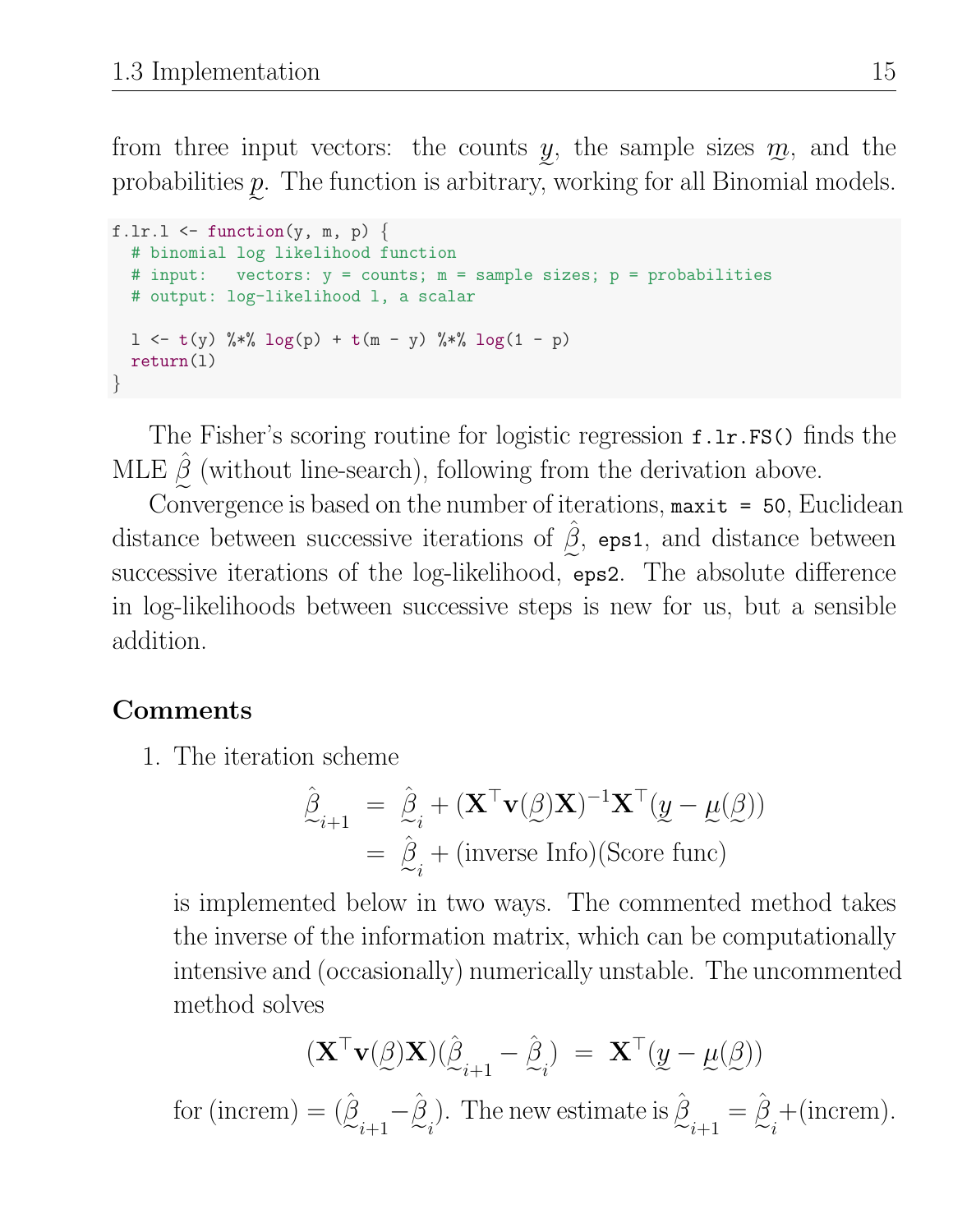- 2. Line search is implemented by evaluating the log-likelihood over a range  $(-1, 2)$  of  $\alpha$  step sizes and choosing the step that gives the largest log-likelihood.
- 3. It calls both f.lr.l(), the function to calculate log-likelihood, and f.lr.p(), the function to compute vector p of probabilities for LR.

```
f.lr.FS <- function(X, y, m, beta.1
                 , eps1 = 1e-6, eps2 = 1e-7, maxit = 50) {
  # Fisher's scoring routine for estimation of LR model (with line search)
  # Input:
  \# X = n-by-(r+1) design matrix
  # y = n-by-1 vector of success counts
  # \t m = n-by-1 vector of sample sizes# beta.1 = (r+1)-by-1 vector of starting values for regression est
  # Iteration controlled by:
  # eps1 = absolute convergence criterion for beta
  # eps2 = absolute convergence criterion for log-likelihood
  # maxit = maximum allowable number of iterations
  # Output:
  # out = list containing:
  # beta.MLE = beta MLE
  # NR.hist = iteration history of convergence differences
  # beta.hist = iteration history of beta
  # beta.cov = beta covariance matrix (inverse Fisher's information matrix at MLE)
  # note = convergence note
 beta.2 \leftarrow rep(-Inf, length(beta.1)) # init beta.2
  diff.beta \leq sqrt(sum((beta.1 - beta.2)^2)) # Euclidean distance
 llike.1 <- f.lr.l(y, m, f.lr.p(X, beta.1)) # update loglikelihood
 llike.2 \leftarrow f.lr.l(y, m, f.lr.p(X, beta.2)) # update loglikelihood
 diff.like \leq abs(llike.1 - llike.2) # diff
  if (is {\tt .nan(diff.like)) \{ diff.like <- 1e9 }\}i <- 1 \longrightarrow # initial iteration index
 alpha.step \leq seq(-1, 2, by = 0.1)[-11] # line search step sizes, excluding 0
 NR.hist <- data.frame(i, diff.beta, diff.like, llike.1, step.size = 1) # iteration history
 beta.hist \leq matrix(beta.1, nrow = 1)
  while ((i <= maxit) & (diff.beta > eps1) & (diff.like > eps2)) {
```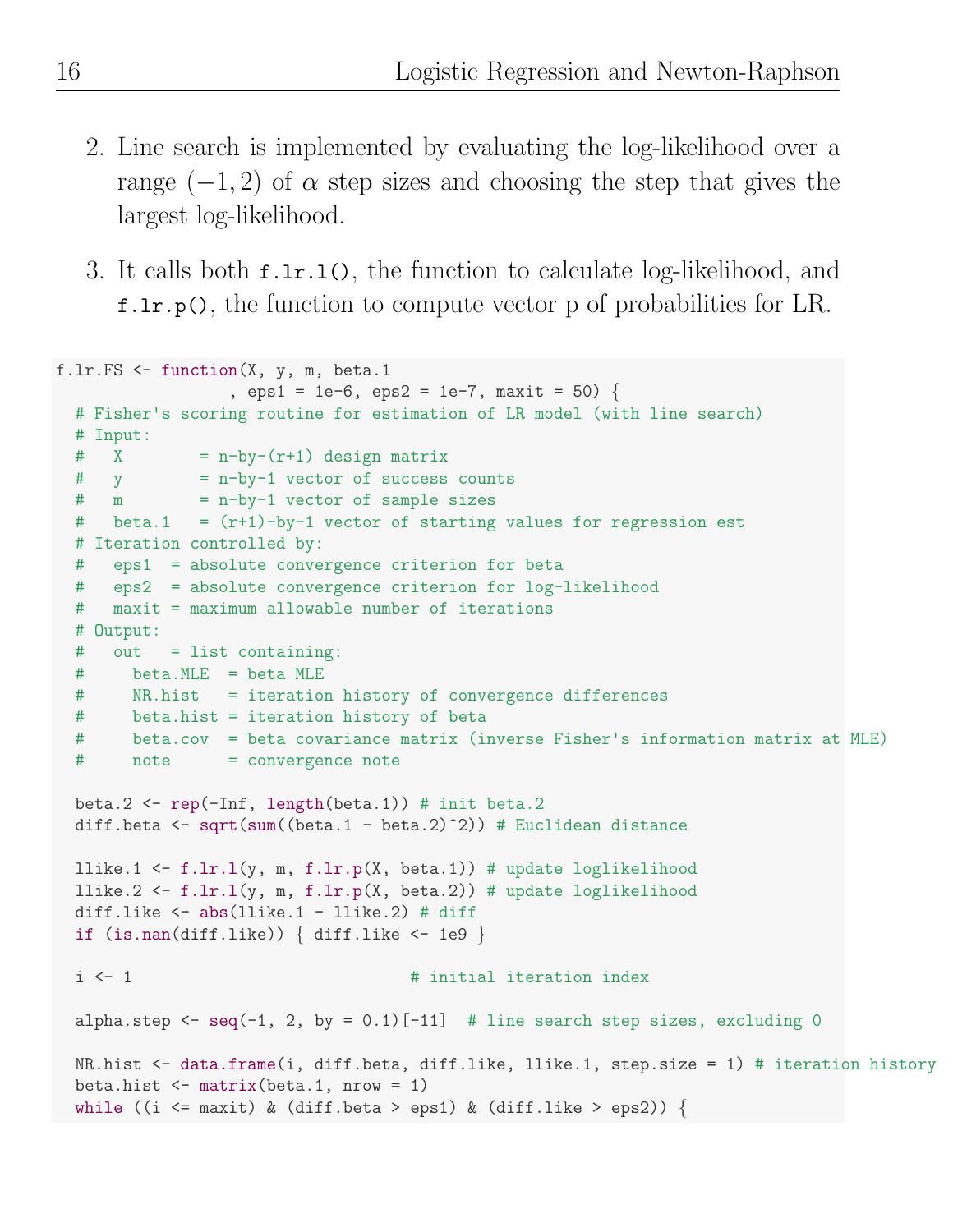```
i \leq i + 1 # increment iteration
  # update beta
  beta.2 <- beta.1 # old guess is current guess
 mu.2 \leq m * f.lr.p(X, beta.2) # m * p is mean
  # variance matrix
 v.2 \leq \text{diag}(as.vector(m * f.lr.p(X, beta.2) * (1 - f.lr.p(X, beta.2))))score.2 \leftarrow t(X) \frac{9*}{6} (y - mu.2) # score function
  # this increment version inverts the information matrix
    # Iinv.2 <- solve(t(X) %*% v.2 %*% X) # Inverse information matrix
   # increm <- Iinv.2 %*% score.2 # increment, solve() is inverse
  # this increment version solves for (beta.2-beta.1) without inverting Information
    increm <- solve(t(X) %*% v.2 %*% X, score.2) # solve for increment
  # line search for improved step size
  llike.alpha.step <- rep(NA, length(alpha.step)) # init llike for line search
  for (i.alpha.step in 1:length(alpha.step)) {
    llike.alpha.step[i.alpha.step] <- f.lr.l(y, m
                  , f.lr.p(X, beta.2 + alpha.step[i.alpha.step] * increm))
  }
  # step size index for max increase in log-likelihood (if tie, [1] takes first)
  ind.max.alpha.step <- which(llike.alpha.step == max(llike.alpha.step))[1]
  beta.1 \le beta.2 + alpha.step[ind.max.alpha.step] * increm # update beta
  diff.beta \leq sqrt(sum((beta.1 - beta.2)^2)) # Euclidean distance
 llike.2 <- llike.1 # age likelihood value
  llike.1 <- f.lr.l(y, m, f.lr.p(X, beta.1)) # update loglikelihood
  diff.like \leftarrow abs(llike.1 - llike.2) # diff
 # iteration history
 NR.hist <- rbind(NR.hist, c(i, diff.beta, diff.like, llike.1, alpha.step[ind.max.a
  beta.hist \le rbind(beta.hist, matrix(beta.1, nrow = 1))
}
# prepare output
out \leftarrow list()
out$beta.MLE <- beta.1
out$iter  \leftarrow i - 1out$NR.hist <- NR.hist
out$beta.hist <- beta.hist
 v.1 \leftarrow diag(as.vector(m * f.lr.p(X, beta.1) * (1 - f.lr.p(X, beta.1))))
  Iinv.1 <- solve(t(X) %*% v.1 %*% X) # Inverse information matrix
out$beta.cov <- Iinv.1
```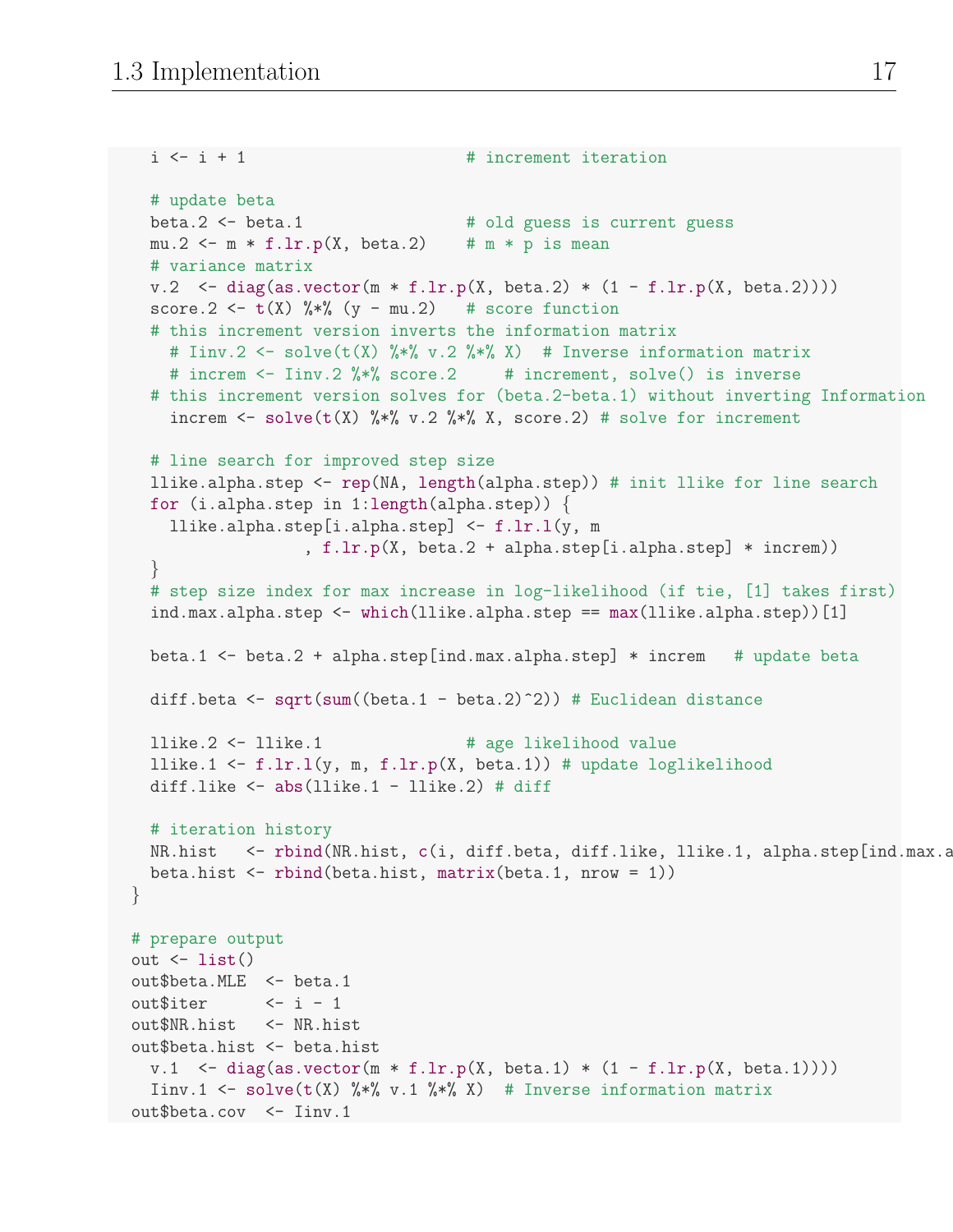```
if (! (diff. beta > eps1) & ! (diff. like > eps2)) {
   out$note <- paste("Absolute convergence of", eps1, "for betas and"
                    , eps2, "for log-likelihood satisfied")
 }
 if (i > maxit) {
   out$note <- paste("Exceeded max iterations of ", maxit)
 }
 return(out)
}
```
### 1.3.1 Example (cont.): Mortality of confused flour beetles

Load the beetles dataset and fit quadratic model. The model is

$$
\log\left(\frac{p}{1-p}\right) = \beta_0 + \beta_1 X + \beta_2 X^2.
$$

where  $X = CS_2$  level.

```
## Beetles data set
# conc = CS2 concentration
# y = number of beetles killed
# n = number of beetles exposed
# rep = Replicate number (1 or 2)
beet <- read.table("http://statacumen.com/teach/SC1/SC1_11_beetles.dat", header = TRUE)
beet$rep <- factor(beet$rep)
# create data variables: m, y, X
n <- nrow(beet)
m <- beet$n
y \le - beet yX.temp <- beet$conc
# quadratic model
X \leftarrow matrix(c(rep(1,n), X.temp, X.temp^2), nrow = n)\text{colnames}(X) \leftarrow c("Int", "conc", "conc2")r \leq ncol(X) - 1 # number of regression coefficients - 1
```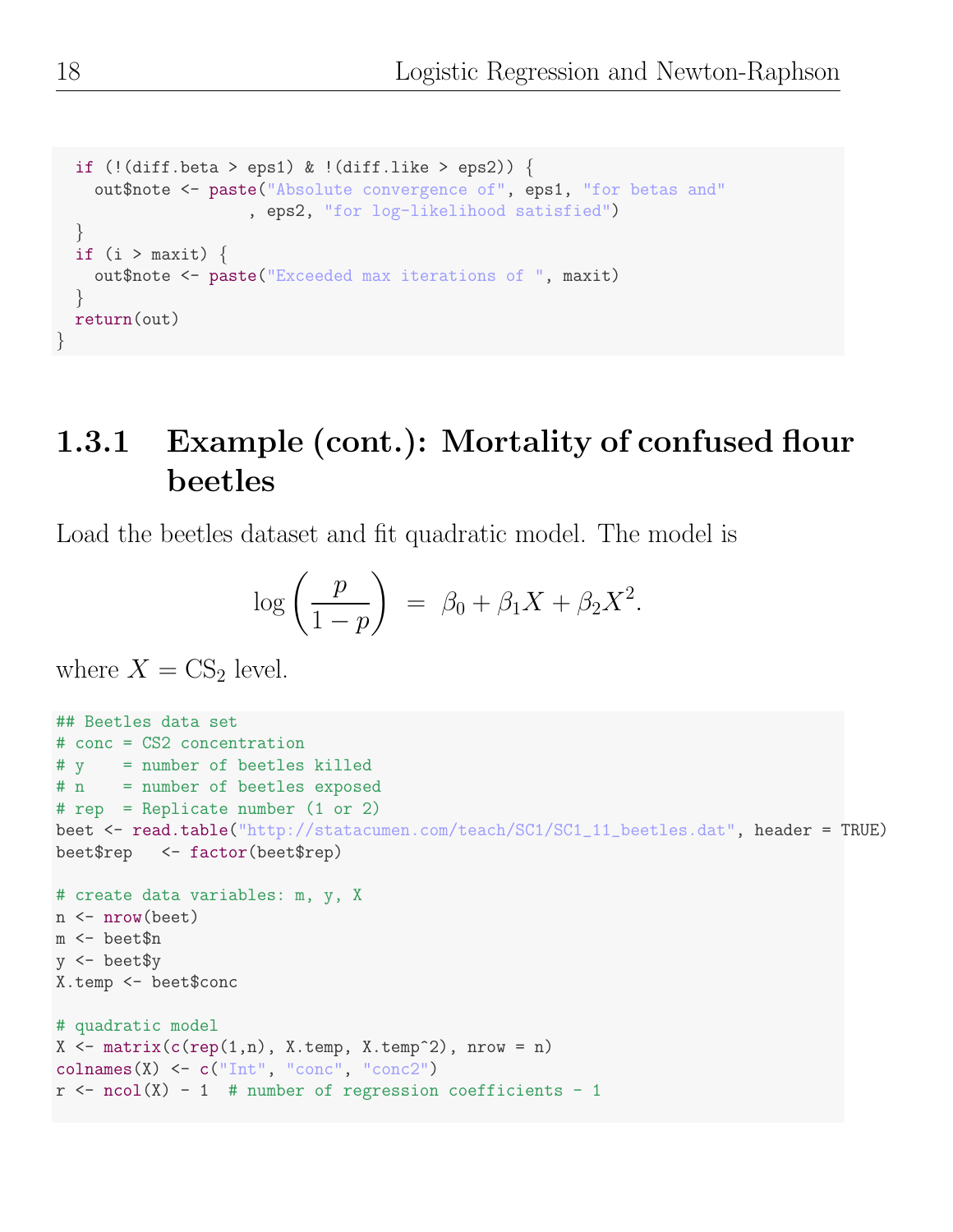```
# initial beta vector
beta.1 <- c(\log(sum(y) / sum(m - y)), rep(0, r))# fit betas using our Fisher Scoring function
out \leq f.lr.FS(X, y, m, beta.1)out
## $beta.MLE
\# [, 1]
## Int 7.968410
\## conc -0.516593## conc2 0.006372
##
## $iter
## [1] 6
##
## $NR.hist
## i diff.beta diff.like llike.1 step.size
## 1 1 Inf Inf -322.7 1.0
## 2 2 2.531e+01 1.329e+02 -189.8 1.4
## 3 3 2.701e+01 6.658e+00 -183.2 1.2
## 4 4 4.931e+00 1.050e+00 -182.1 1.2
## 5 5 9.305e-01 8.664e-03 -182.1 1.0
## 6 6 6.066e-03 1.195e-06 -182.1 1.0
## 7 7 1.171e-06 8.527e-14 -182.1 0.9
##
## $beta.hist
\sharp\sharp [,1] [,2] [,3]
## [1,] 0.4263 0.0000 0.000000
## [2,] -24.8787 0.5947 -0.002996
## [3,] 2.1174 -0.2900 0.004244
## [4,] 7.0444 -0.4867 0.006130
## [5,] 7.9745 -0.5168 0.006373
## [6,] 7.9684 -0.5166 0.006372
## [7,] 7.9684 -0.5166 0.006372
##
## $beta.cov
## Int conc conc2
## Int 121.80053 -4.115854 3.444e-02
## conc -4.11585 0.139603 -1.172e-03
## conc2 0.03444 -0.001172 9.878e-06
```
Looking at the output we see that the routine converged in 6 iterations. At each step, the log-likelihood increased, and the norm of the difference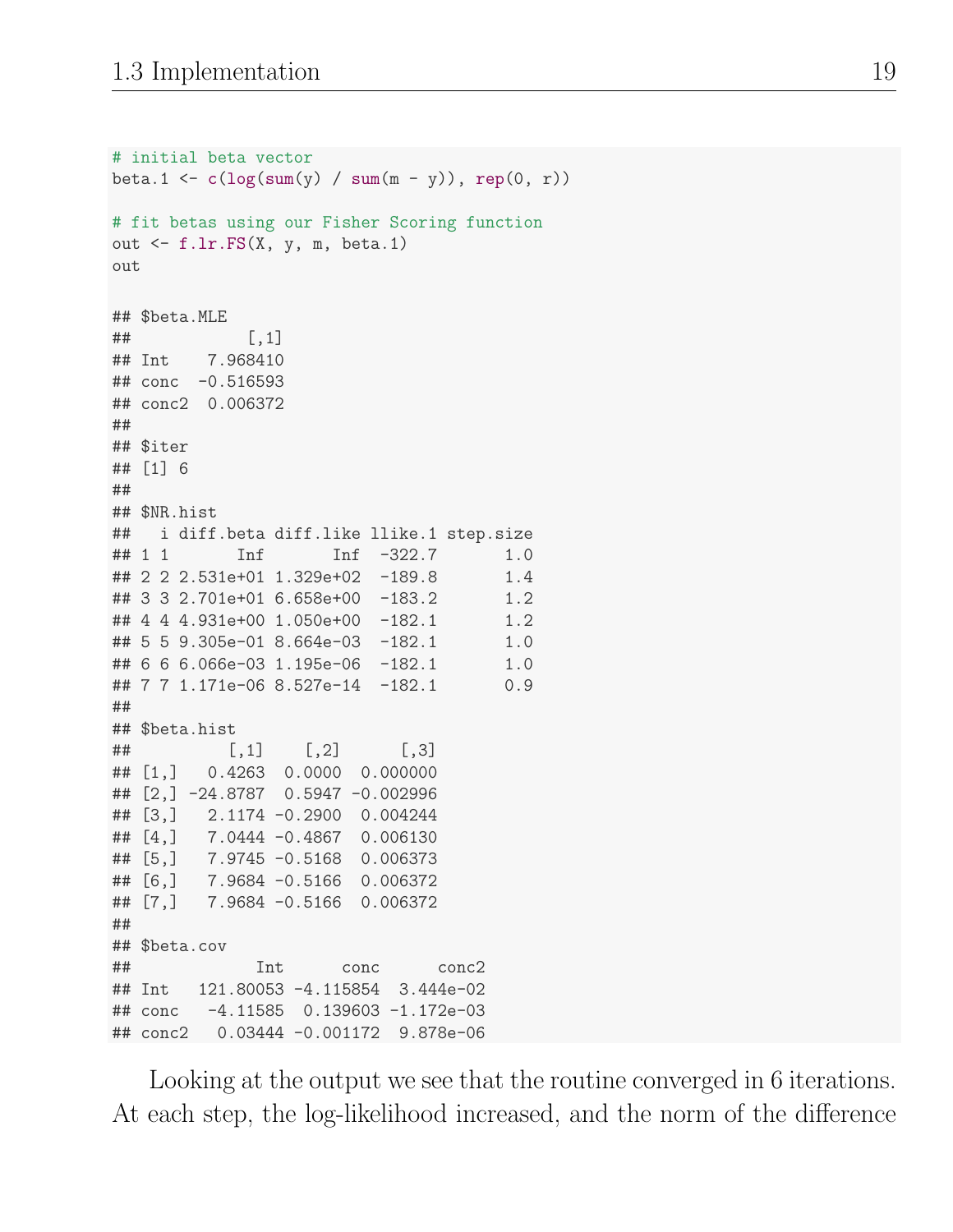between successive estimates eventually decreased to zero. The estimates are 7.968 for the constant term,  $-0.5166$  for the linear term, and 0.0064 for the quadratic term.

```
# create a parameter estimate table
beta.Est <- out$beta.MLE
beta.SE <- sqrt(diag(out$beta.cov)) # sqrt diag inverse Information matrix
beta.z <- beta.Est / beta.SE
beta.pval \leq 2 * \text{pnorm}(-\text{abs}(\text{beta}.z))beta.coef <- data.frame(beta.Est, beta.SE, beta.z, beta.pval)
beta.coef
## beta.Est beta.SE beta.z beta.pval
## Int 7.968410 11.036328 0.722 0.47028
## conc -0.516593 0.373635 -1.383 0.16678
## conc2 0.006372 0.003143 2.027 0.04262
```
Compare our parameter estimate table above to the one from the glm() function.

```
## compare to the glm() fit:
summary(glm.beetles2)$call
## glm(formula = cbind(y, n - y) \tilde{ } conc + conc2, family = binomial,
## data = beetles)
summary(glm.beetles2)$coefficients
## Estimate Std. Error z value Pr(>|z|)
## (Intercept) 7.968410 11.036327 0.722 0.47028
## conc -0.516593 0.373635 -1.383 0.16678
## conc2 0.006372 0.003143 2.027 0.04262
```
Therefore, our model predictions match those from the beginning of the chapter using the glm() function.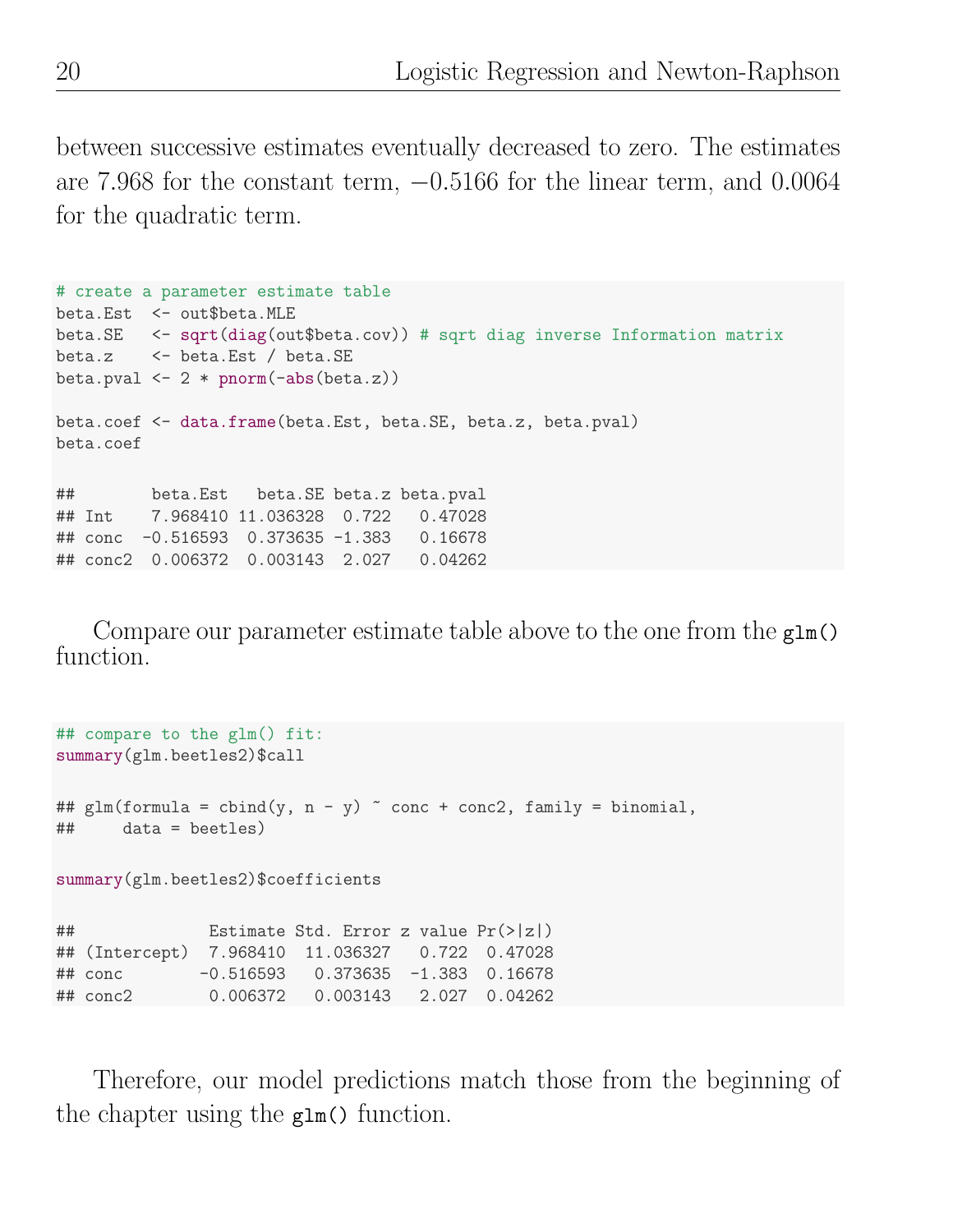

Also note that the observed and fitted proportions are fairly close, which qualitatively suggests a reasonable model for the data.

#### 1.3.2 Example: Leukemia white blood cell types

This example illustrates modeling with continuous and factor predictors.

Feigl and  $\text{Zelen}^1$  reported the survival time in weeks and the white cell blood count (WBC) at time of diagnosis for 33 patients who eventually died of acute leukemia. Each person was classified as AG+ or AG−, indicating the presence or absence of a certain morphological characteristic in the white cells. Four variables are given in the data set: WBC, a binary factor or indicator variable AG (1 for AG+, 0 for AG−), NTOTAL (the number of patients with the given combination of AG and WBC),

<sup>1</sup>Feigl, P., Zelen, M. (1965) Estimation of exponential survival probabilities with concomitant information. Biometrics 21, 826–838. Survival times are given for 33 patients who died from acute myelogenous leukaemia. Also measured was the patient's white blood cell count at the time of diagnosis. The patients were also factored into 2 groups according to the presence or absence of a morphologic characteristic of white blood cells. Patients termed AG positive were identified by the presence of Auer rods and/or significant granulation of the leukaemic cells in the bone marrow at the time of diagnosis.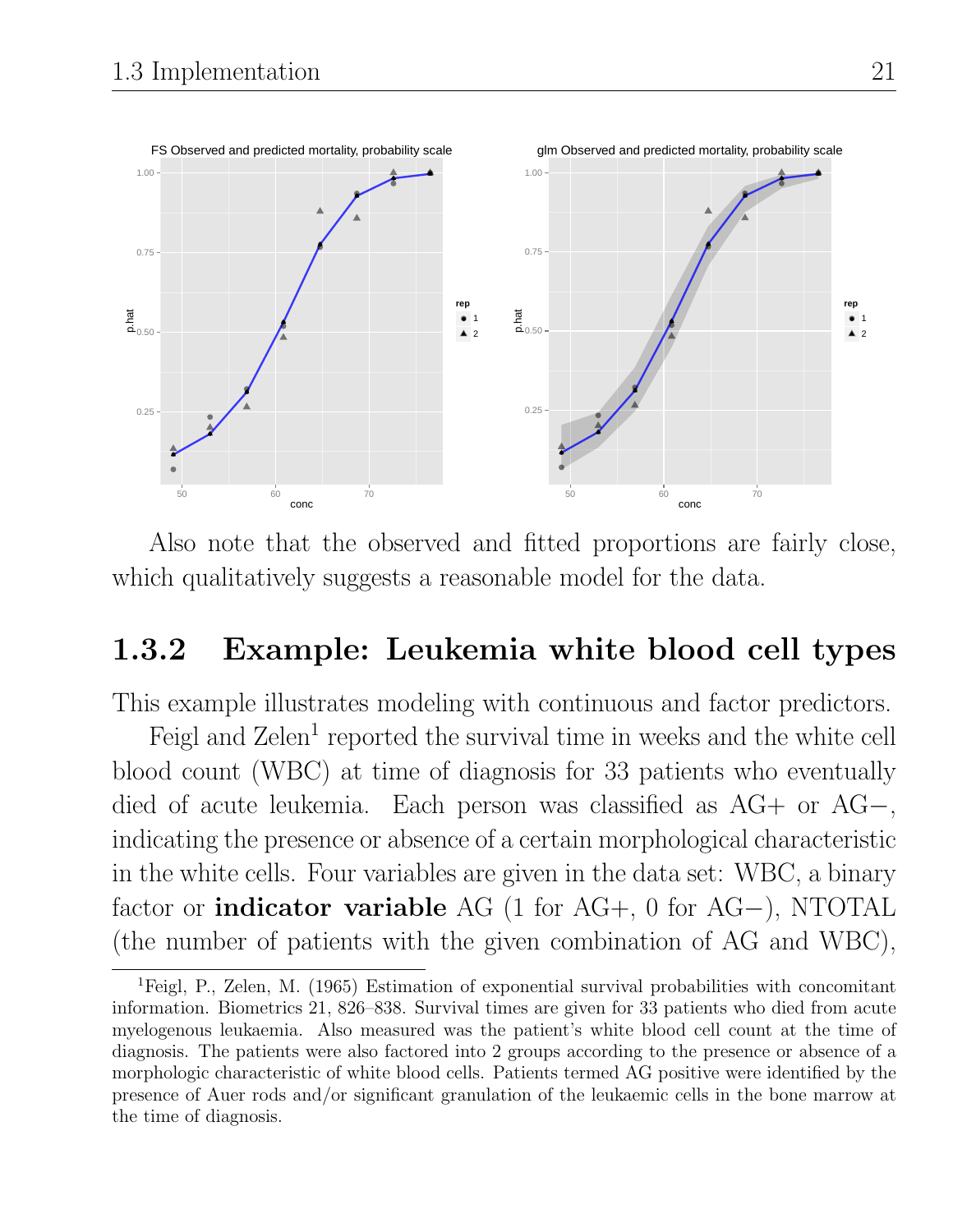and NRES (the number of NTOTAL that survived at least one year from the time of diagnosis).

The researchers are interested in modelling the probability  $p$  of surviving at least one year as a function of WBC and AG. They believe that WBC should be transformed to a log scale, given the skewness in the WBC values.

```
## Leukemia white blood cell types example
# ntotal = number of patients with IAG and WBC combination
# nres = number surviving at least one year
# ag = 1 for AG+, 0 for AG-
# wbc = white cell blood count
# lwbc = log white cell blood count
# p.hat = Emperical Probability
leuk <- read.table("http://statacumen.com/teach/SC1/SC1_11_leuk.dat", header = TRUE)
leuk$lwbc <- log(leuk$wbc)
leuk$p.hat <- leuk$nres / leuk$ntotal
```

|                | $_{\rm{ntotal}}$ | nres             | ag               | $_{\rm wbc}$    | lwbc | $_{\rm p. hat}$   |
|----------------|------------------|------------------|------------------|-----------------|------|-------------------|
| $\overline{1}$ | $\overline{1}$   | $\overline{1}$   | $\overline{1}$   | $\overline{75}$ | 4.32 | $\overline{1.00}$ |
| $\overline{c}$ | $\mathbf{1}$     | $\mathbf 1$      | $\mathbf 1$      | 230             | 5.44 | 1.00              |
| 3              | $\mathbf{1}$     | $\mathbf{1}$     | $\overline{1}$   | 260             | 5.56 | 1.00              |
| $\overline{4}$ | $\overline{1}$   | $\mathbf{1}$     | $\overline{1}$   | 430             | 6.06 | 1.00              |
| $\overline{5}$ | 1                | $\mathbf 1$      | $\mathbf{1}$     | 700             | 6.55 | 1.00              |
| 6              | $\mathbf{1}$     | $\mathbf 1$      | $\mathbf{1}$     | 940             | 6.85 | 1.00              |
| 7              | $\mathbf{1}$     | 1                | $\mathbf{1}$     | 1000            | 6.91 | 1.00              |
| 8              | $\mathbf{1}$     | $\mathbf 1$      | $\mathbf{1}$     | 1050            | 6.96 | 1.00              |
| 9              | 3                | $\mathbf 1$      | $\mathbf{1}$     | 10000           | 9.21 | 0.33              |
| 10             | 1                | $\mathbf 1$      | $\overline{0}$   | 300             | 5.70 | 1.00              |
| 11             | $\mathbf{1}$     | $\mathbf{1}$     | $\boldsymbol{0}$ | 440             | 6.09 | 1.00              |
| 12             | $\mathbf{1}$     | $\boldsymbol{0}$ | 1                | 540             | 6.29 | 0.00              |
| 13             | $\mathbf{1}$     | $\overline{0}$   | $\mathbf{1}$     | 600             | 6.40 | 0.00              |
| 14             | $\mathbf{1}$     | $\overline{0}$   | $\mathbf{1}$     | 1700            | 7.44 | 0.00              |
| 15             | $\mathbf{1}$     | $\boldsymbol{0}$ | $\mathbf{1}$     | 3200            | 8.07 | 0.00              |
| 16             | $\mathbf{1}$     | $\boldsymbol{0}$ | $\mathbf 1$      | 3500            | 8.16 | 0.00              |
| 17             | $\mathbf{1}$     | $\boldsymbol{0}$ | $\mathbf{1}$     | 5200            | 8.56 | 0.00              |
| 18             | $\mathbf{1}$     | $\overline{0}$   | $\boldsymbol{0}$ | 150             | 5.01 | 0.00              |
| 19             | $\mathbf{1}$     | $\overline{0}$   | $\overline{0}$   | 400             | 5.99 | 0.00              |
| 20             | 1                | $\overline{0}$   | $\overline{0}$   | 530             | 6.27 | 0.00              |
| 21             | $\mathbf{1}$     | $\overline{0}$   | $\overline{0}$   | 900             | 6.80 | 0.00              |
| 22             | $\mathbf{1}$     | $\boldsymbol{0}$ | $\overline{0}$   | 1000            | 6.91 | 0.00              |
| 23             | $\mathbf{1}$     | $\overline{0}$   | $\boldsymbol{0}$ | 1900            | 7.55 | 0.00              |
| 24             | $\mathbf{1}$     | $\boldsymbol{0}$ | $\overline{0}$   | 2100            | 7.65 | 0.00              |
| 25             | 1                | $\boldsymbol{0}$ | $\overline{0}$   | 2600            | 7.86 | 0.00              |
| 26             | $\mathbf{1}$     | $\boldsymbol{0}$ | $\boldsymbol{0}$ | 2700            | 7.90 | 0.00              |
| 27             | $\mathbf{1}$     | $\overline{0}$   | $\overline{0}$   | 2800            | 7.94 | 0.00              |
| 28             | $\mathbf{1}$     | $\overline{0}$   | $\overline{0}$   | 3100            | 8.04 | 0.00              |
| 29             | $\mathbf{1}$     | $\boldsymbol{0}$ | $\boldsymbol{0}$ | 7900            | 8.97 | 0.00              |
| 30             | $\overline{2}$   | $\boldsymbol{0}$ | $\overline{0}$   | 10000           | 9.21 | 0.00              |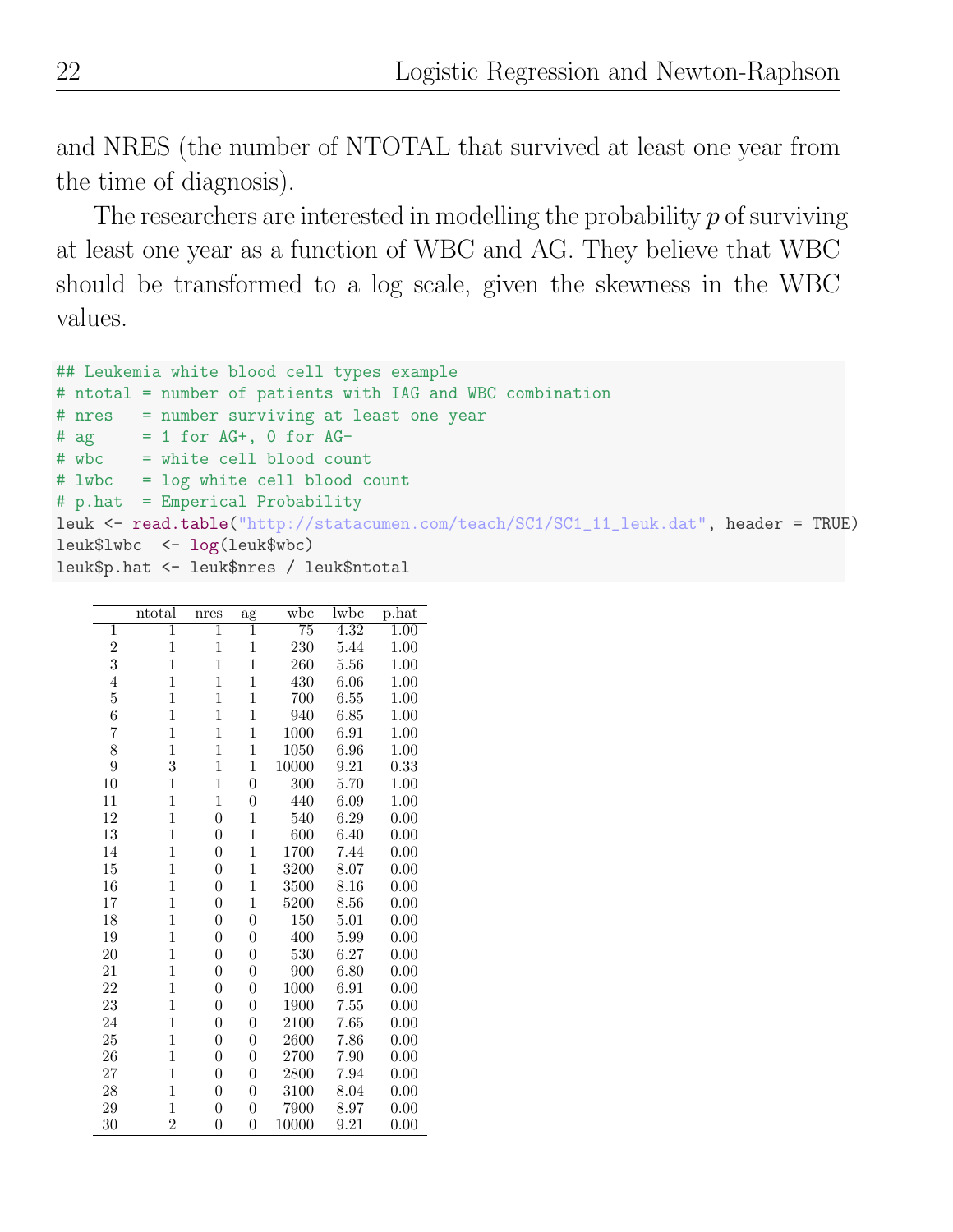As an initial step in the analysis, consider the following model:

$$
\log\left(\frac{p}{1-p}\right) = \beta_0 + \beta_1 \text{LWBC} + \beta_2 \text{AG},
$$

where  $LWBC = \log(WBC)$ . The model is best understood by separating the AG+ and AG− cases. For AG− individuals, AG=0 so the model reduces to

$$
\log\left(\frac{p}{1-p}\right) = \beta_0 + \beta_1 \text{LWBC} + \beta_2 * 0 = \beta_0 + \beta_1 \text{LWBC}.
$$

For AG+ individuals, AG=1 and the model implies

$$
\log\left(\frac{p}{1-p}\right) = \beta_0 + \beta_1 \text{LWBC} + \beta_2 * 1 = (\beta_0 + \beta_2) + \beta_1 \text{LWBC}.
$$

The model without AG (i.e.,  $\beta_2 = 0$ ) is a simple logistic model where the log-odds of surviving one year is linearly related to LWBC, and is independent of AG. The reduced model with  $\beta_2 = 0$  implies that there is no effect of the AG level on the survival probability once LWBC has been taken into account.

Including the **binary predictor** AG in the model implies that there is a linear relationship between the log-odds of surviving one year and LWBC, with a constant slope for the two AG levels. This model includes an effect for the AG morphological factor, but more general models are possible. A natural extension would be to include a product or interaction effect, a point that I will return to momentarily.

The parameters are easily interpreted:  $\beta_0$  and  $\beta_0 + \beta_2$  are intercepts for the population logistic regression lines for AG− and AG+, respectively. The lines have a common slope,  $\beta_1$ . The  $\beta_2$  coefficient for the AG indicator is the difference between intercepts for the AG+ and AG− regression lines.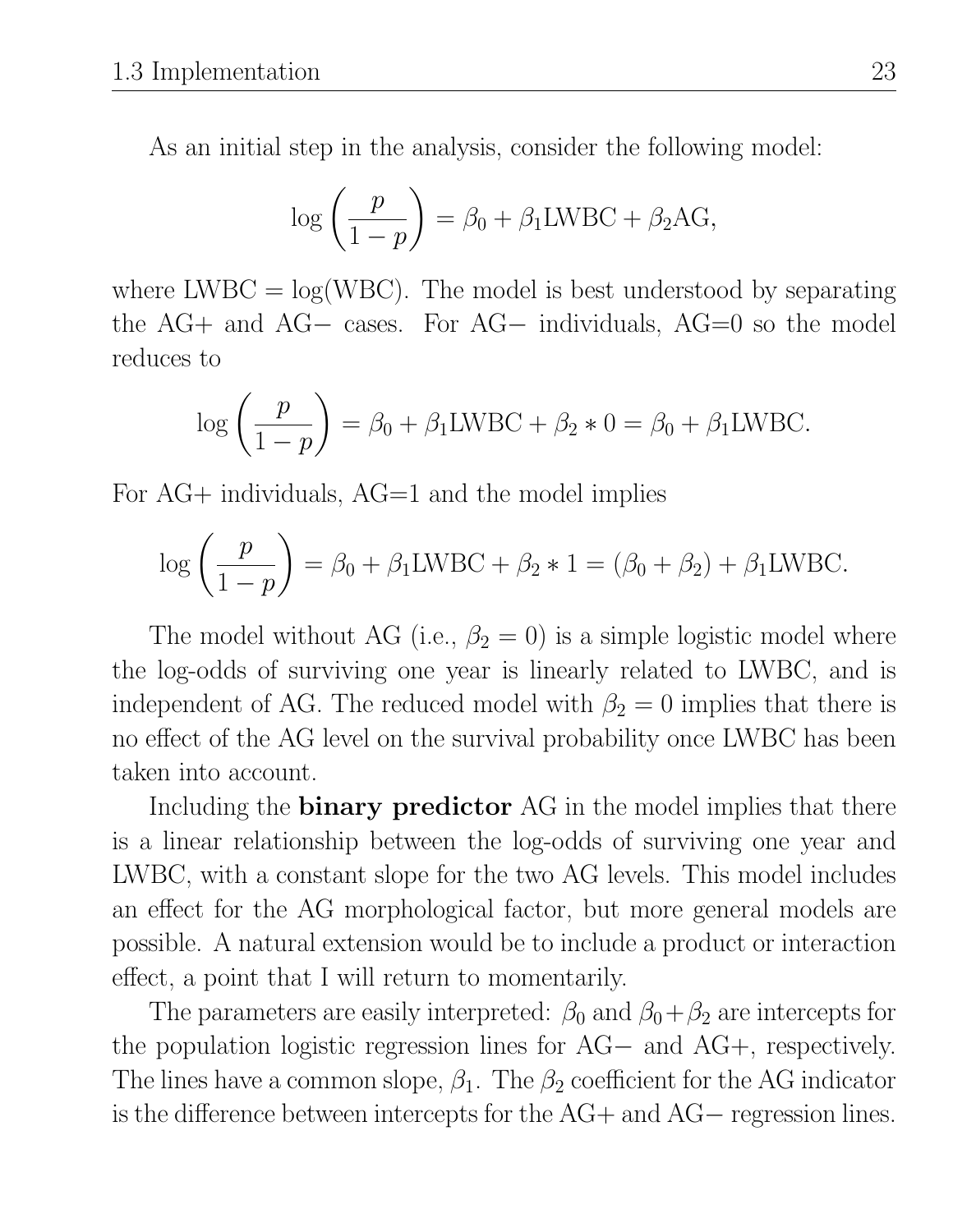A picture of the assumed relationship is given below for  $\beta_1 < 0$ . The population regression lines are parallel on the logit scale only, but the order between AG groups is preserved on the probability scale.



Before looking at output for the equal slopes model, note that the data set has 30 distinct AG and LWBC combinations, or 30 "groups" or samples. Only two samples have more than 1 observation. The majority of the observed proportions surviving at least one year (number surviving  $\geq 1$ ) year/group sample size) are 0 (i.e.,  $0/1$ ) or 1 (i.e.,  $1/1$ ). This sparseness of the data makes it difficult to graphically assess the suitability of the logistic model (because the estimated proportions are almost all 0 or 1).

Let's fit the model with our Fisher's Scoring method.

```
# create data variables: m, y, X
n <- nrow(leuk)
m <- leuk$ntotal
y <- leuk$nres
X \leftarrow matrix(c(rep(1,n), \text{leuk$1wbc}, \text{leuk$a}g), nrow = n)colnames(X) <- c("Int", "lwbc", "ag")
```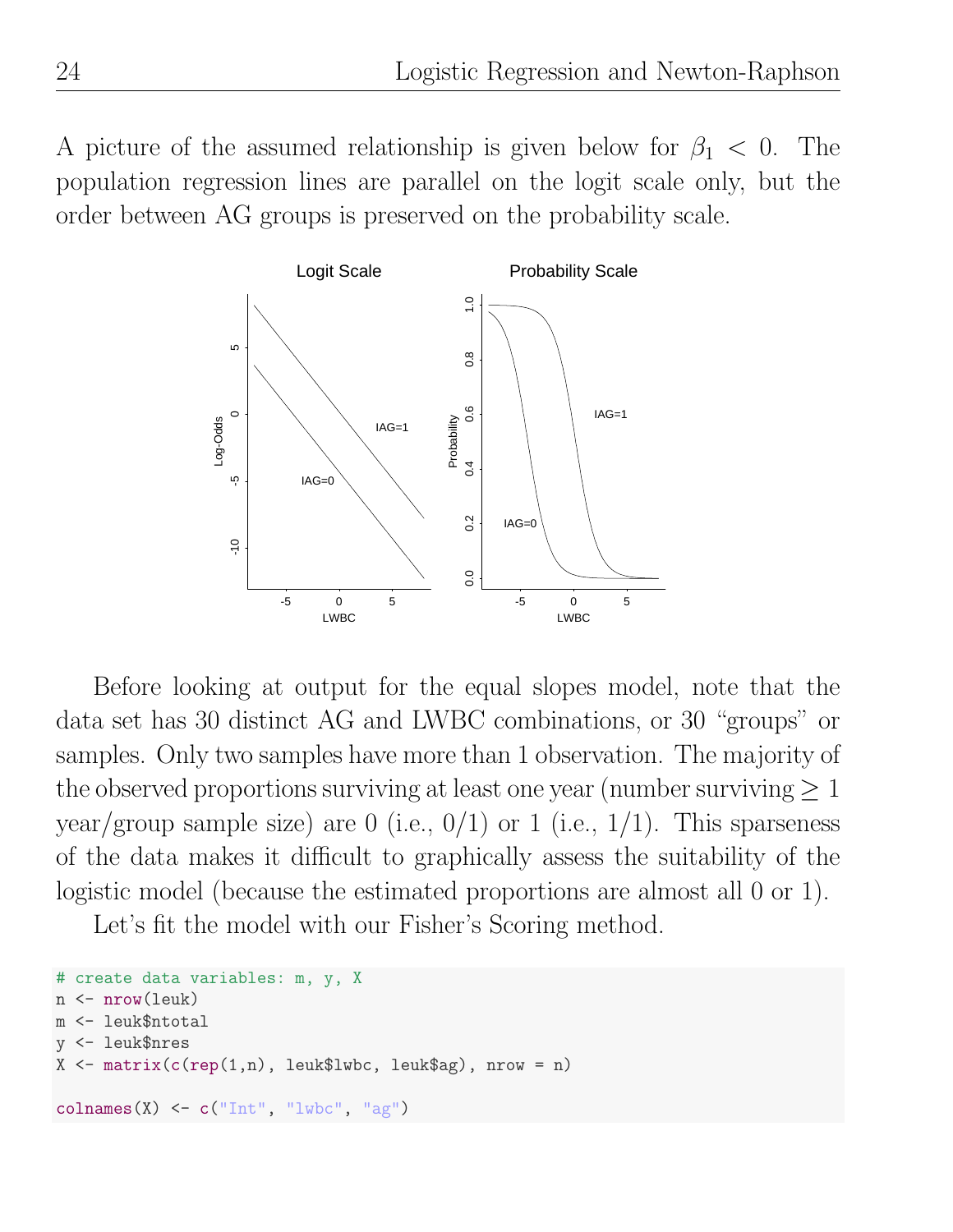```
r <- ncol(X) - 1 # number of regression coefficients - 1
# initial beta vector
beta.1 <- c(\log(sum(y) / sum(m - y)), rep(0, r))# fit betas using our Fisher Scoring function
out \leq f.lr.FS(X, y, m, beta.1)out
## $beta.MLE
## [,1]
## Int 5.543
## lwbc -1.109
## ag 2.520
##
## $iter
## [1] 5
##
## $NR.hist
## i diff.beta diff.like llike.1 step.size
## 1 1 Inf 1.000e+09 -21.00 1.0
## 2 2 6.081e+00 7.168e+00 -13.84 1.3
## 3 3 5.602e-01 4.164e-01 -13.42 1.2
## 4 4 1.814e-01 4.077e-03 -13.42 1.0
## 5 5 3.747e-03 1.267e-06 -13.42 1.0
## 6 6 1.368e-06 1.901e-13 -13.42 0.9
##
## $beta.hist
## [,1] [,2] [,3]
## [1,] -0.6931 0.0000 0.000
## [2,] 4.9039 -0.9312 2.188
## [3,] 5.3702 -1.0819 2.460
## [4,] 5.5399 -1.1082 2.518
## [5,] 5.5433 -1.1088 2.520
## [6,] 5.5433 -1.1088 2.520
##
## $beta.cov
## Int lwbc ag
## Int 9.1350 -1.3400 0.4507
## lwbc -1.3400 0.2125 -0.1798
## ag 0.4507 -0.1798 1.1896
```
Looking at the output we see that the routine converged in 5 iterations.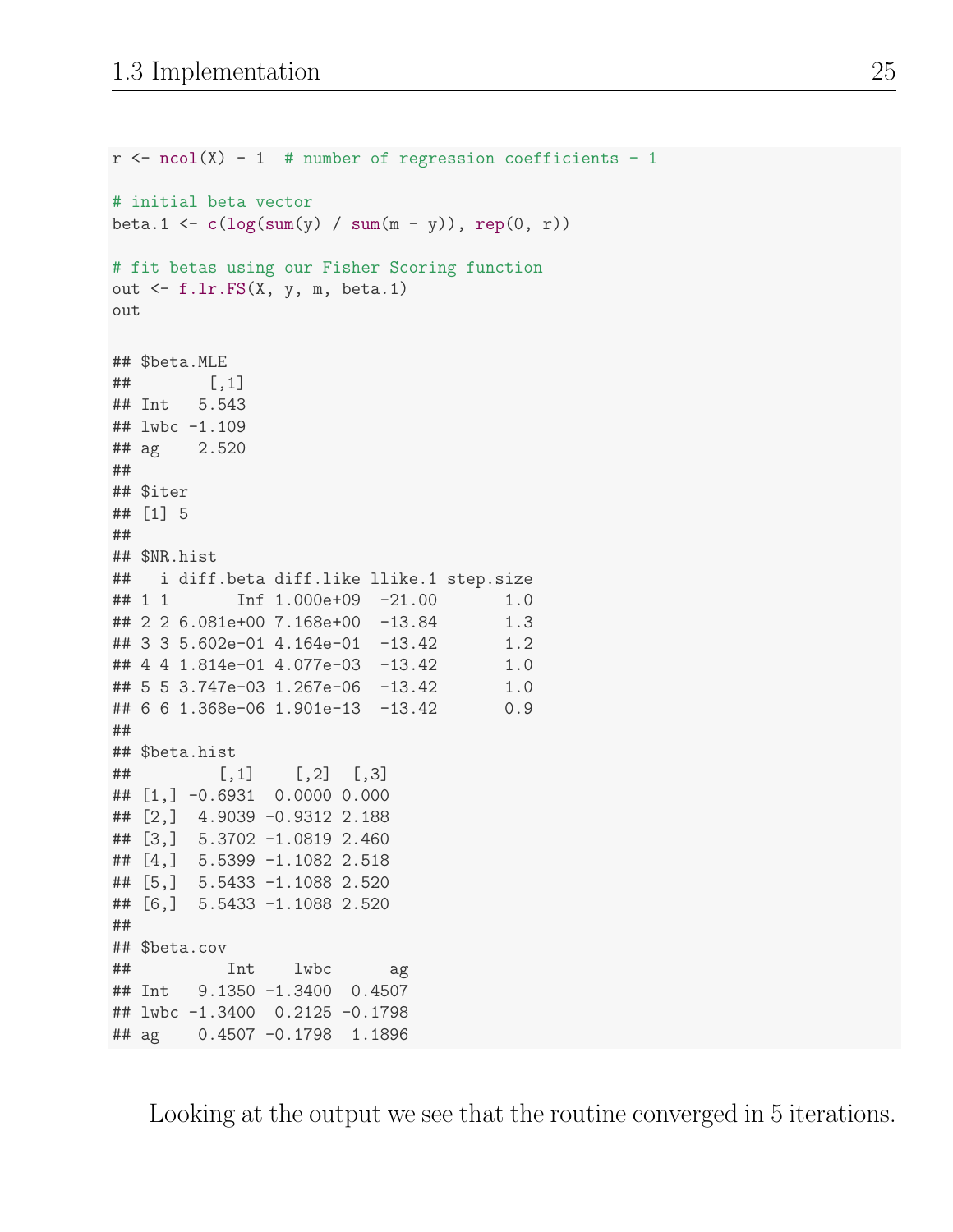At each step, the log-likelihood increased, and the norm of the difference between successive estimates eventually decreased to zero. The estimates are 5.543 for the constant term,  $-1.109$  for the linear term, and 2.52 for the quadratic term.

```
# create a parameter estimate table
beta.Est <- out$beta.MLE
beta.SE <- sqrt(diag(out$beta.cov)) # sqrt diag inverse Information matrix
beta.z <- beta.Est / beta.SE
beta.pval \leq 2 * \text{norm}(-\text{abs}(\text{beta}.z))beta.coef <- data.frame(beta.Est, beta.SE, beta.z, beta.pval)
beta.coef
## beta.Est beta.SE beta.z beta.pval
## Int 5.543 3.0224 1.834 0.06664
## lwbc -1.109 0.4609 -2.405 0.01616
## ag 2.520 1.0907 2.310 0.02088
```
Compare our parameter estimate table above to the one from the glm() function.

```
## compare to the glm() fit:
summary(glm.i.l)$call
## glm(formula = cbind(nres, ntotal - nres) ~ ag + lwbc, family = binomial,
\## data = leuk)
summary(glm.i.l)$coefficients
## Estimate Std. Error z value Pr(>|z|)
## (Intercept) 5.543 3.0224 1.834 0.06664
## ag1 2.520 1.0907 2.310 0.02088
## lwbc -1.109 0.4609 -2.405 0.01615
```
Given that the model fits reasonably well, a test of  $H_0: \beta_2 = 0$  might be a primary interest here. This checks whether the regression lines are identical for the two AG levels, which is a test for whether AG affects the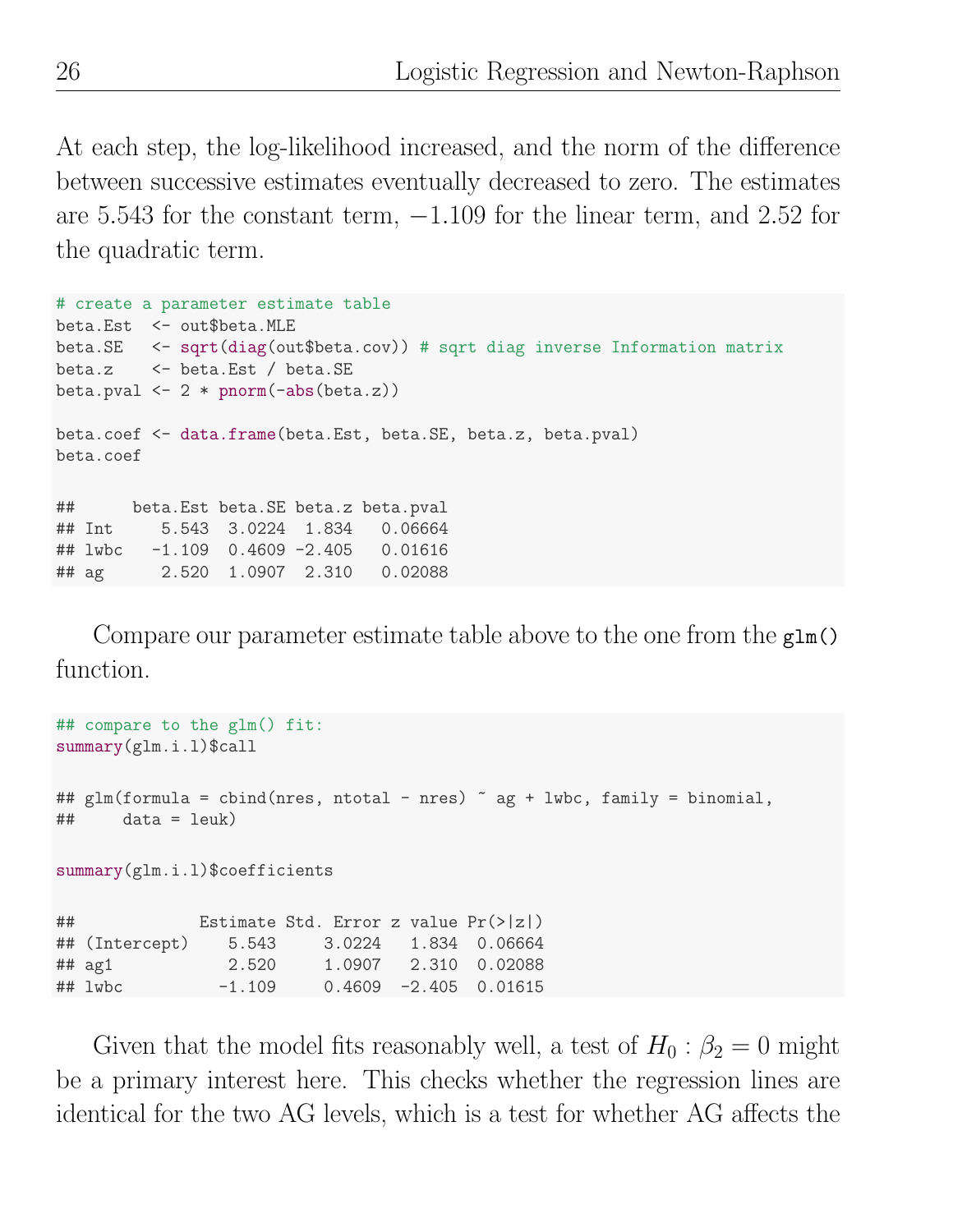survival probability, after taking LWBC into account. This test is rejected at any of the usual significance levels, suggesting that the AG level affects the survival probability (assuming a very specific model).

A plot of the predicted survival probabilities as a function of LWBC, using AG as the plotting symbol, indicates that the probability of surviving at least one year from the time of diagnosis is a decreasing function of LWBC. For a given LWBC the survival probability is greater for AG+ patients than for AG− patients. This tendency is consistent with the observed proportions, which show little information about the exact form of the trend.

```
# plot observed and predicted proportions
# leuk$p.hat calculated earlier
leuk$p.MLE <- f.lr.p(X, out$beta.MLE) #$
library(ggplot2)
p \leftarrow \text{ggplot}(\text{leuk}, \text{aes}(x = \text{lwbc}, y = p.\text{hat}, \text{colour} = \text{ag}))p \leftarrow p + \text{geom\_line}(aes(y = p.MLE))# fitted values
p \leftarrow p + \text{geom\_point}(aes(y = p.MLE), size=2)# observed values
p \leftarrow p + \text{geom\_point}(size = 2, alpha = 0.5)
p <- p + labs(title = "FS Observed and predicted probability of 1+ year survival")
print(p)
```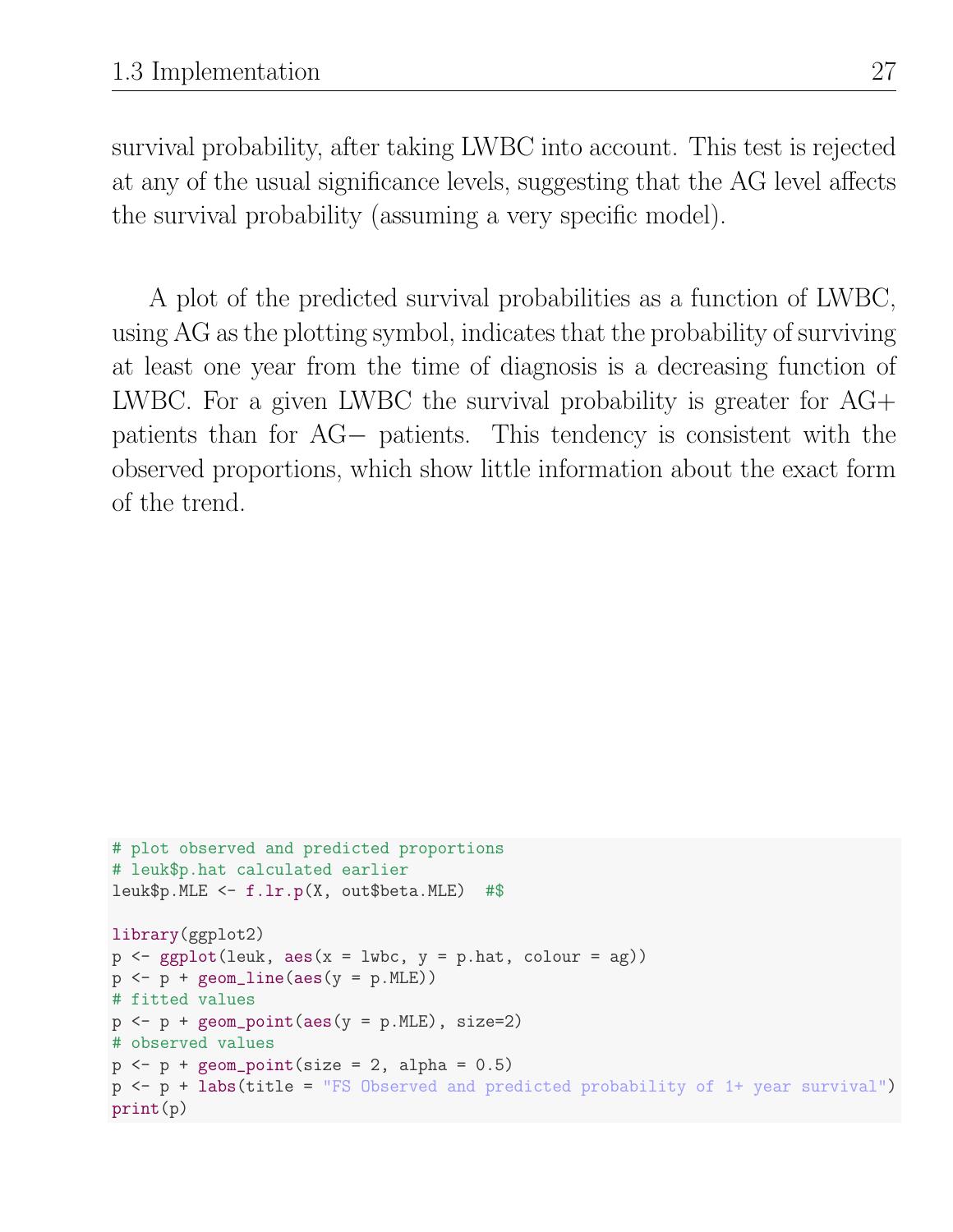

The plot from our Fisher's Scoring method above is the same as the plot below from the glm() procedure.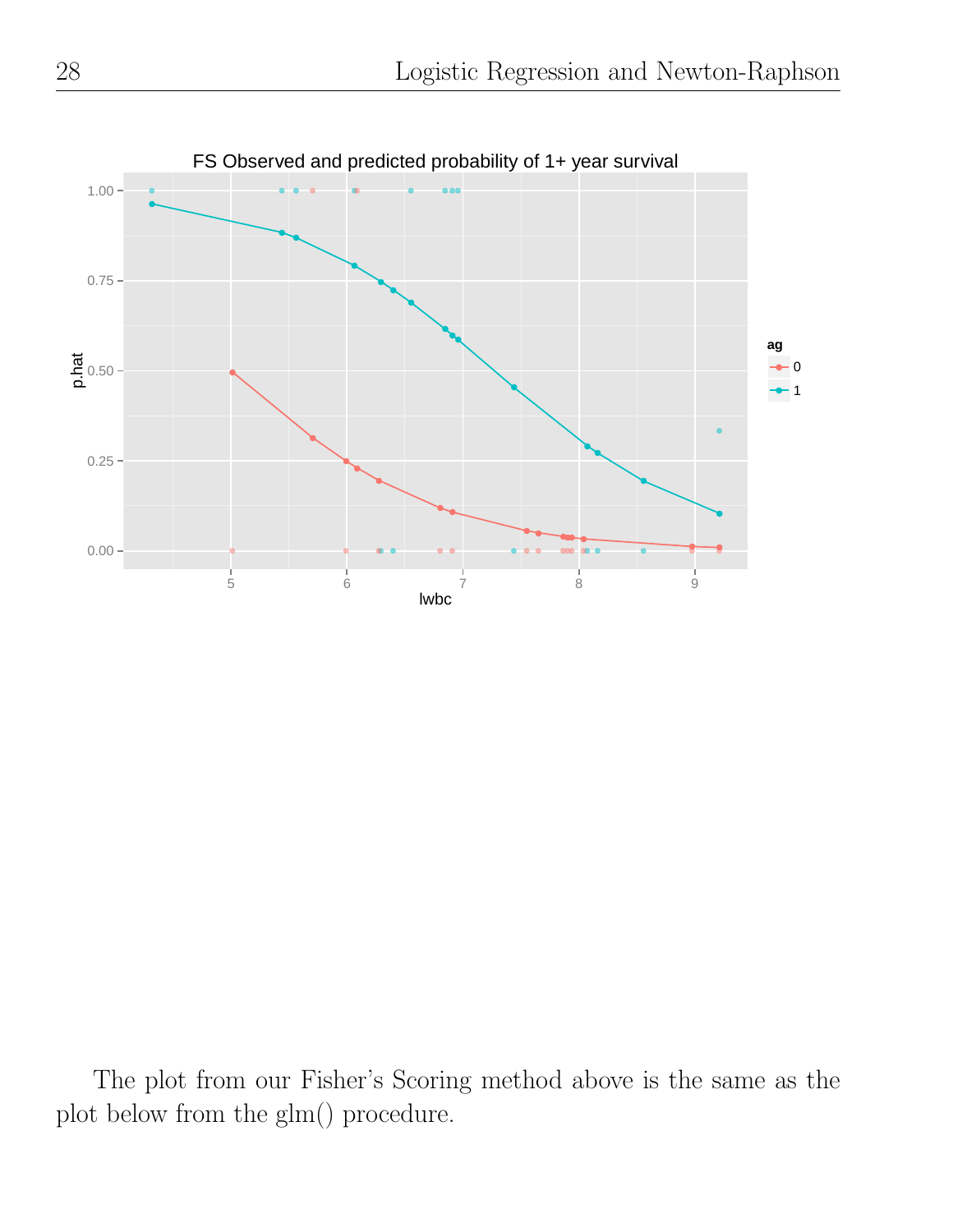

To complete this example, the estimated survival probabilities satisfy

$$
\log\left(\frac{\tilde{p}}{1-\tilde{p}}\right) = 5.54 - 1.11 \text{ LWBC} + 2.52 \text{ AG}.
$$

For AG− individuals with AG=0, this reduces to

$$
\log\left(\frac{\tilde{p}}{1-\tilde{p}}\right) = 5.54 - 1.11
$$
 LWBC,

or equivalently,

$$
\tilde{p} = \frac{\exp(5.54 - 1.11 \text{ LWBC})}{1 + \exp(5.54 - 1.11 \text{ LWBC})}.
$$

For AG+ individuals with  $AG=1$ ,

$$
\log\left(\frac{\tilde{p}}{1-\tilde{p}}\right) = 5.54 - 1.11 \text{ LWBC} + 2.52(1) = 8.06 - 1.11 \text{ LWBC},
$$